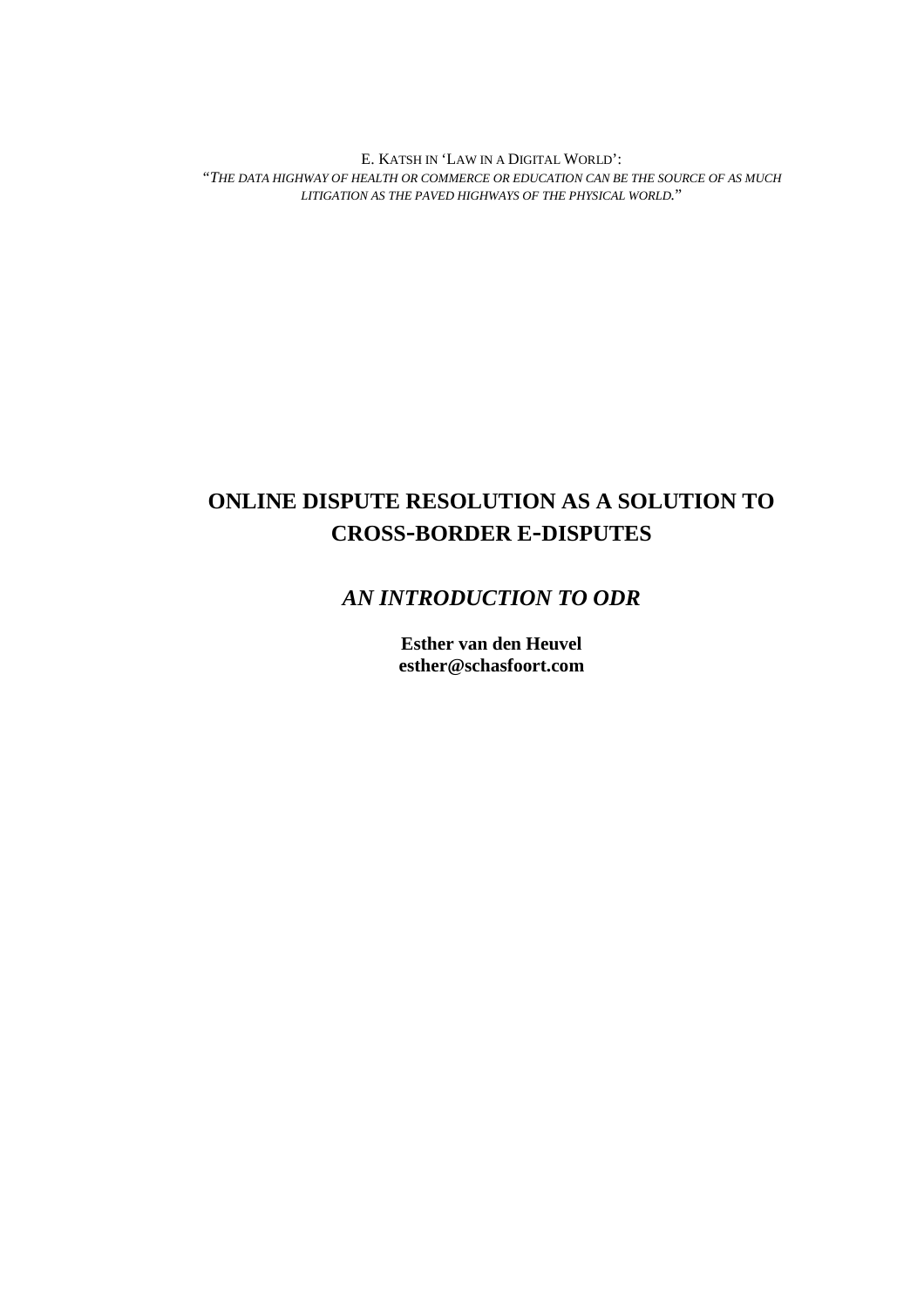# **Table of Content**

| CHAPTER 2: ALTERNATIVE DISPUTE RESOLUTION (ADR)          |  |
|----------------------------------------------------------|--|
|                                                          |  |
|                                                          |  |
|                                                          |  |
|                                                          |  |
|                                                          |  |
| <b>CHAPTER 5: BASIC CONDITIONS FOR SUCCESSFUL ONLINE</b> |  |
|                                                          |  |
|                                                          |  |
|                                                          |  |
|                                                          |  |
|                                                          |  |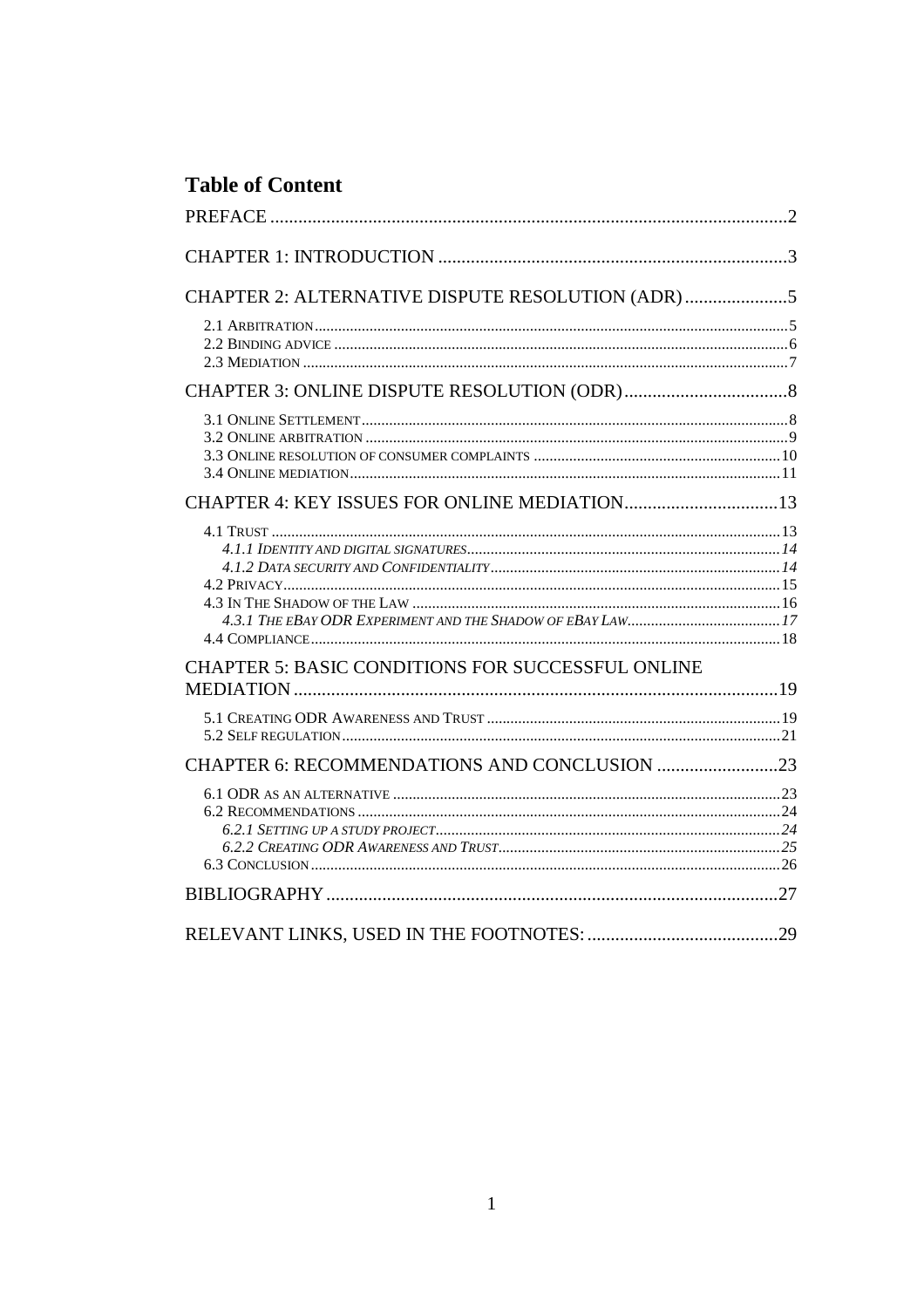## **Preface**

This "introduction to ODR" is a slightly modified version of the paper I wrote to finish my law study and obtain the Dutch law degree 'meester in de Rechten' at the University of Utrecht.

I am very grateful to my supervisor mr. A.W. Jongbloed, who has supported me with his enthusiasm and has given me the opportunity to write a thesis on a 'new' subject. He encouraged me to stop reading and start writing when I felt I was drowning in information. This was indeed very good advice. Thank you for all your help!

I would also like to thank my husband Frank Schasfoort, who kept encouraging me to stick to the subject of ODR, even when his e-mediation project went through some rough times. He supported me in every possible way when I decided to go back to University at the age of 31 and kept on encouraging me all the way through. And of course I thank my family and friends, who gave me their support.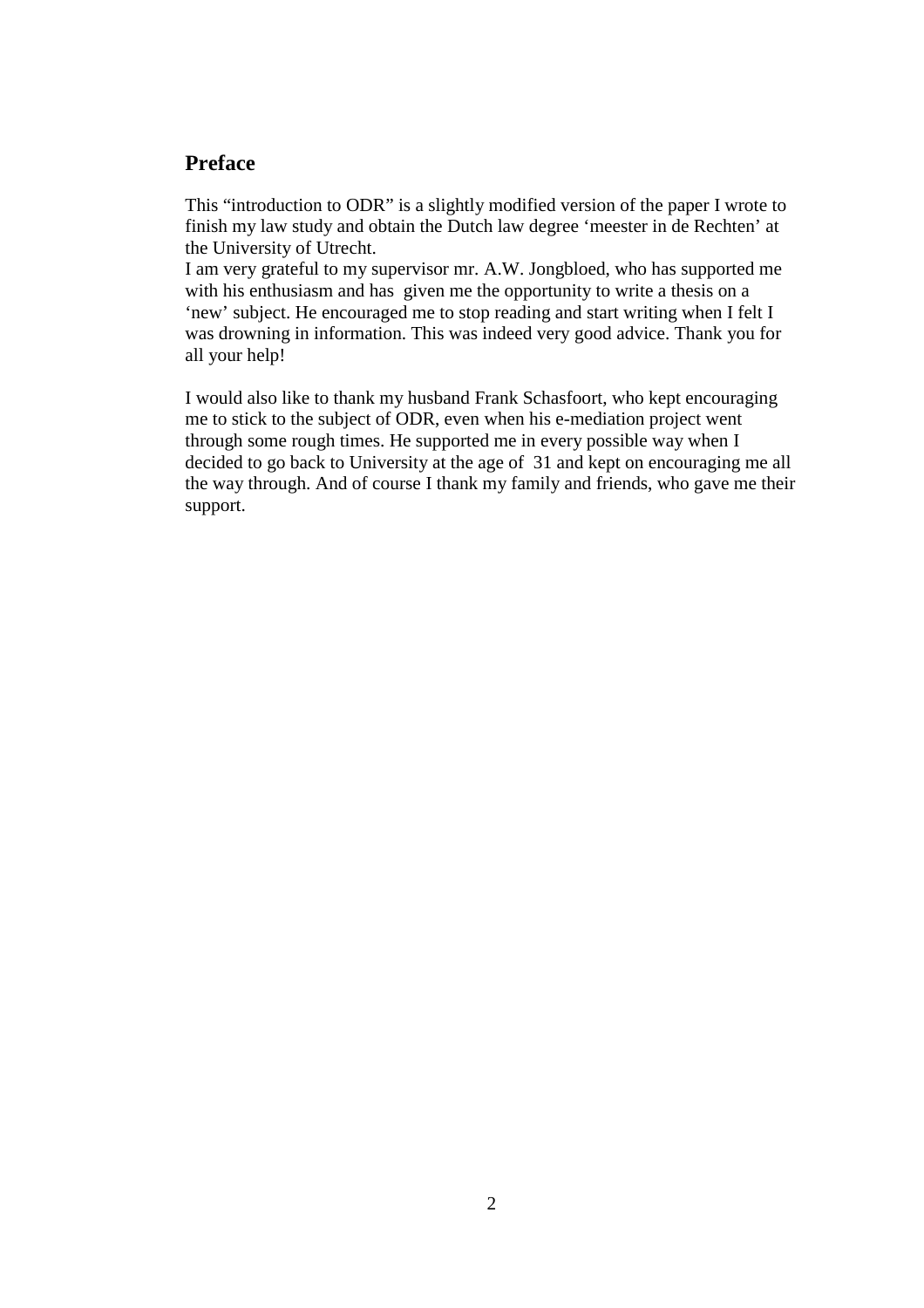## **Chapter 1: Introduction**

Electronic commerce and the Internet offer unprecedented opportunities<sup>1</sup>. The explosive expansion of the use of the Internet makes it possible for businesses to expand their markets and render services to large groups of e-consumers. Where off-line transactions can lead to problems and disputes, the same is true for online transactions. In other words: e-commerce transactions will sometimes result in e-disputes. To ensure that all parties concerned will feel they can safely participate in e-commerce transactions it is imperative that e-disputes are resolved adequately, because uncertainty over the legal framework may inhibit both consumers from purchasing products or services over the Internet, and companies from entering into the electronic market place. $<sup>2</sup>$ </sup>

The problems will be even more complex when the e-dispute is cross-border. At this particular moment in time there is not yet much empirical evidence on crossborder consumer e-disputes<sup>3</sup>, but it seems likely that in the EU economy that will soon avail itself of one currency, the Euro, cross border e-commerce transactions will increase, thus potentially increasing the number of cross-border e-disputes within Europe. Of course the number of cross-border e-commerce transactions between Europe and the US and Asia are also increasing daily, potentially increasing the number of e-disputes with it.

It has been recognized that Alternative Dispute Resolution (ADR) will be a helpful means of solving the growing number of e-disputes. ADR will in many cases be far more efficient than regular dispute resolution methods, which will often involve lengthy and expensive legal procedures. This issue has been addressed both internationally and nationally.

In 1999 the OECD has published "Guidelines for Consumer Protection in the Context of Electronic Commerce".<sup>4</sup> These guidelines encourage businesses, consumer representatives and governments to work together to provide consumers with meaningful access to fair and timely alternative dispute resolution and redress, without undue cost or burden. Special attention is given to cross-border transactions. Special emphasis is placed on the innovative use of information technologies in implementing ADR systems.<sup>5</sup>

The EU has addressed this issue in the European 'Directive on electronic commerce' (98/0325 (COD)).<sup>6</sup> The first part of article 17 of the directive states:

 $1$  Out-of-court dispute settlement systems for e-commerce. Report of an exploratory study, Marc Wilikens, Arnold Vahrenwald, Philip Morris (Joint Research Centre), 20<sup>th</sup> April 2000, p. 2.

 $<sup>2</sup>$  Ibid, p. 2.</sup>

<sup>3</sup> Ibid, p. 15.

<sup>4</sup> http://www.oecd.org/dsti/sti/it/ec/index.htm (under electronic commerce) <sup>5</sup>

<sup>&</sup>lt;sup>5</sup>The Guidelines for Consumer Protection in the Context of Electronic Commerce, principle VI under B (sub iv).

<sup>6</sup> http://www.ispo.cec.be/ecommerce/legal/legal.html#common .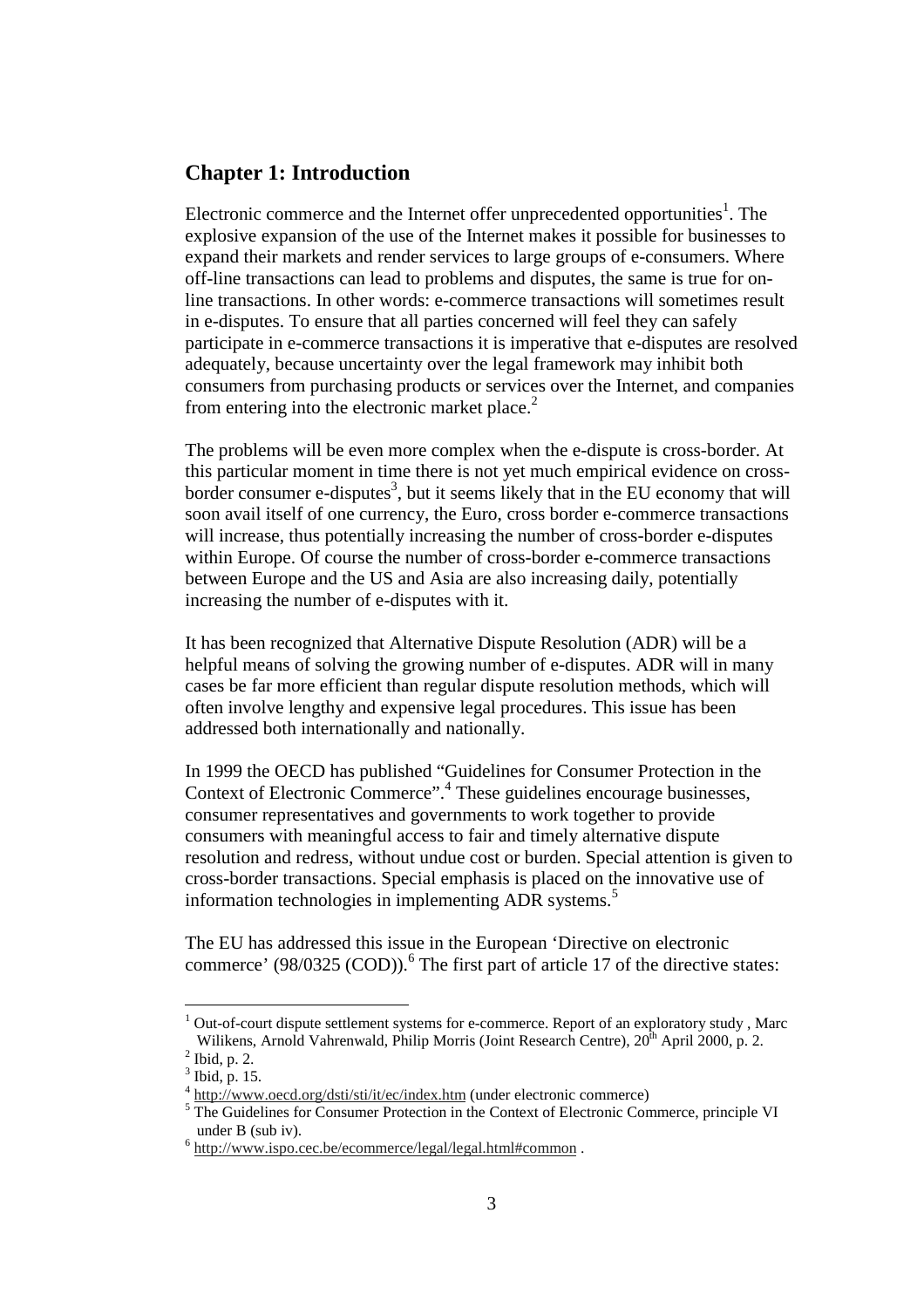'Member States shall ensure that, in the event of disagreement between an Information Society service provider and the recipient of the service, their legislation does not hamper the use of out-of-court schemes, available under national law, for dispute settlement, '*including appropriate electronic means'.*

In March of 2000 an EU Workshop on out-of-court dispute settlement systems for e-commerce was held in Brussels. This resulted in a report that also addresses online variants of dispute settlement in an e-commerce environment.<sup>7</sup>

The US Department of Commerce has organized a Public Workshop on Alternative Dispute Resolution for Consumer Transactions in the Borderless Online Marketplace in June of 2000.<sup>8</sup> The US Secretary of Commerce Mr. Daley has already stated in a speech in February 2000 that ADR should be used to solve e-disputes.

Recently the Dutch minister of the Justice department Korthals has stated that he sees possibilities for a cross border Consumer Complaint Board for e-commerce disputes between the Netherlands and Germany.<sup>9</sup>

On 6 April 2000, the Dutch Consumer Council (Consumentenraad) asked the opinion of the Dutch government about ADR issues in relation to solving edisputes in Europe. Mr. Van Walsem specifically mentioned the possibility of online dispute resolution. The government is of the opinion that a European ADR network can indeed play a role in solving e-disputes.<sup>10</sup>

Some of the major advantages of alternative dispute resolution are the facts that it can solve the problem of jurisdiction, it is swift and can be provided at low or no cost to e-consumers, but quality guarantees are necessary as well as guarantees that the solutions will be followed (compliance).

In my thesis I will start with describing ADR in general and the major forms of ADR, as we currently know them in the Netherlands. I will then go on to describe the forms of online dispute resolution (ODR) as they exist mainly in the US and Canada. After that I will focus on online mediation. Online mediation is the most developed and most studied form of ODR. I will study and describe the key issues related to online mediation.

In the final part of my thesis I will try to answer under what conditions online mediation can provide a solution for cross-border e-disputes in the EU and make recommendations for making online mediation possible in the European context.

 $7$  Out-of-court dispute settlement systems for e-commerce. Report of an exploratory study, Marc Wilikens, Arnold Vahrenwald, Philip Morris (Joint Research Centre), 20<sup>th</sup> April 2000.

<sup>&</sup>lt;sup>8</sup> http://www.ftc.gov/bcp/altdisresolution

De automatiseringsgids 16 juni 2000, p.1.

<sup>&</sup>lt;sup>10</sup> Verslag van een algemeen overleg van de Consumentenraad, vastgesteld 26 april 2000. Tweede Kamer der Staten Generaal, vergaderjaar 1999-2000 , 21 501-15, nr. 50, p. 3.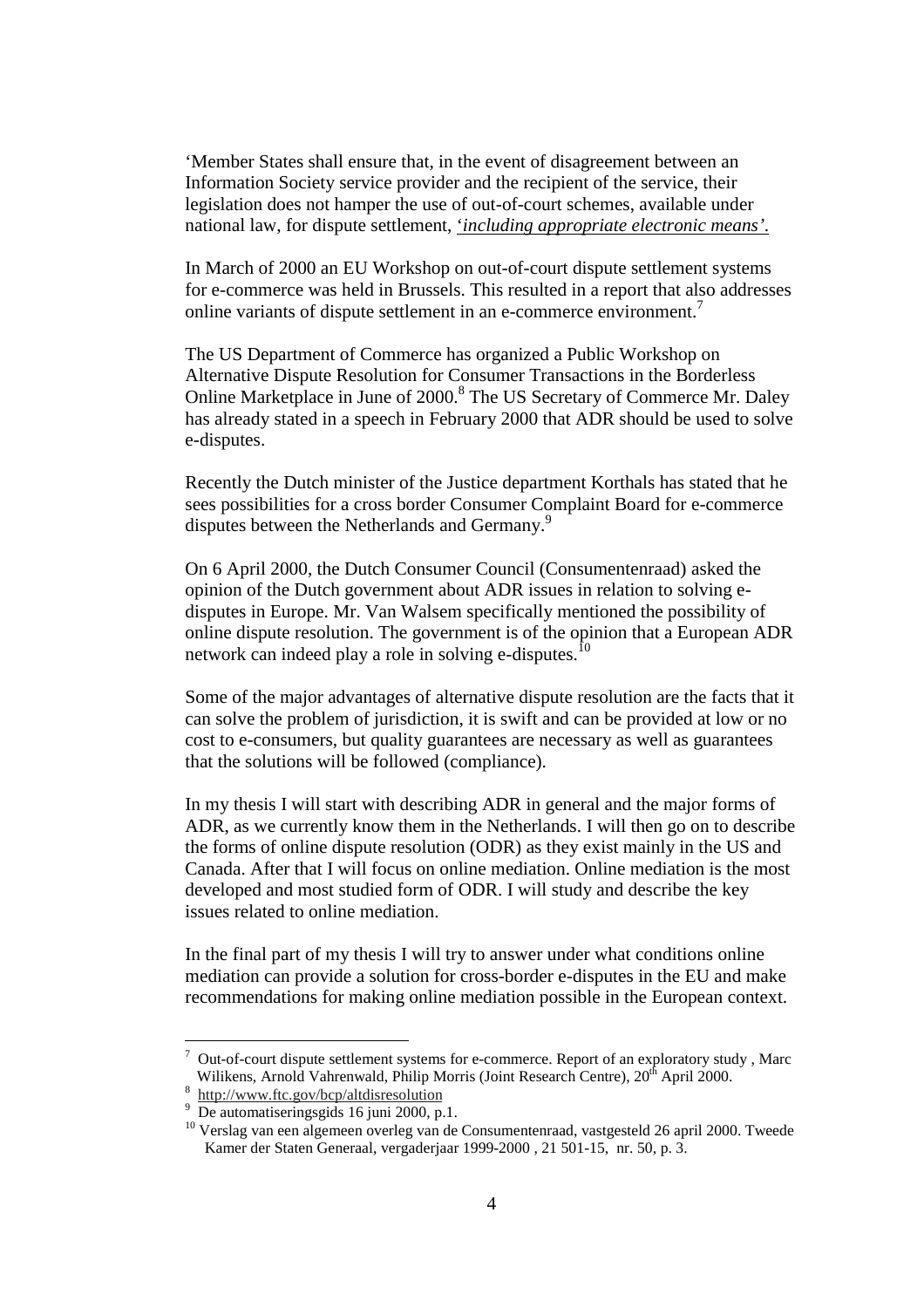## **Chapter 2: Alternative Dispute Resolution (ADR)**

Art. 6 of the European Convention on Human Rights states that everyone should have effective access to the courts. This does not imply that parties involved in a dispute cannot choose to resolve their dispute out of court in an alternative way, provided that they both agree to do so and provided there is some form of legal  $\text{control}$ <sup>11</sup> Alternative Dispute Resolution (ADR) comprises all mechanisms for resolving legal disputes without resorting to litigation, for example arbitration and mediation. In this chapter I will give short outlines of the three main kinds of ADR in the Netherlands. Where necessary I will refer to the relevant Dutch Civil Code.

#### *2.1 Arbitration*

Arbitration is a form of alternative dispute resolution in which parties involved in a dispute present their evidence to a neutral "arbitrator" in an informal setting. Once the parties have freely agreed to submit a dispute to arbitration, a party cannot unilaterally withdraw from the arbitration.

After considering all evidence, the arbitrator renders a decision, a so-called arbitral award. Arbitration is used mostly in conflicts between businesses and has numerous advantages over court trials. The disputing parties can obtain a quick decision and resolution of their dispute at a much lower cost than through court proceedings. An arbitration hearing is normally not open to the public, whereas court proceedings are normally open to the public and news media. Parties can select an arbitrator who has extensive legal and practical experience in the specific factual and legal issues in dispute. The rules governing the arbitration can be as informal or complex as the parties agree. The arbitration hearing can be held at a time and place that parties agree upon.  $12$ 

The decision the arbitrator makes is final, legally binding and not appealable, except in very limited instances. In the Netherlands some rules for arbitration can be found in chapter IV of the Dutch Book of Procedural Law (Rechtsvordering). International Arbitration is regulated in Treaties, like the New York Convention. This Convention deals with issues of the recognition and enforcement of foreign arbitral awards. <sup>13</sup>

<sup>11</sup> H.J Snijders, M. Ynzonides en G.J. Meijer, *Nederlands Burgerlijk Procesrecht,* 2e druk, Deventer, 1997, nr 378, p. 314.<br>http://www.ca-adr.com/faqs.htm.

 $\frac{13}{\text{http://www.epms.nl/arbit/nycmain.htm}}$ .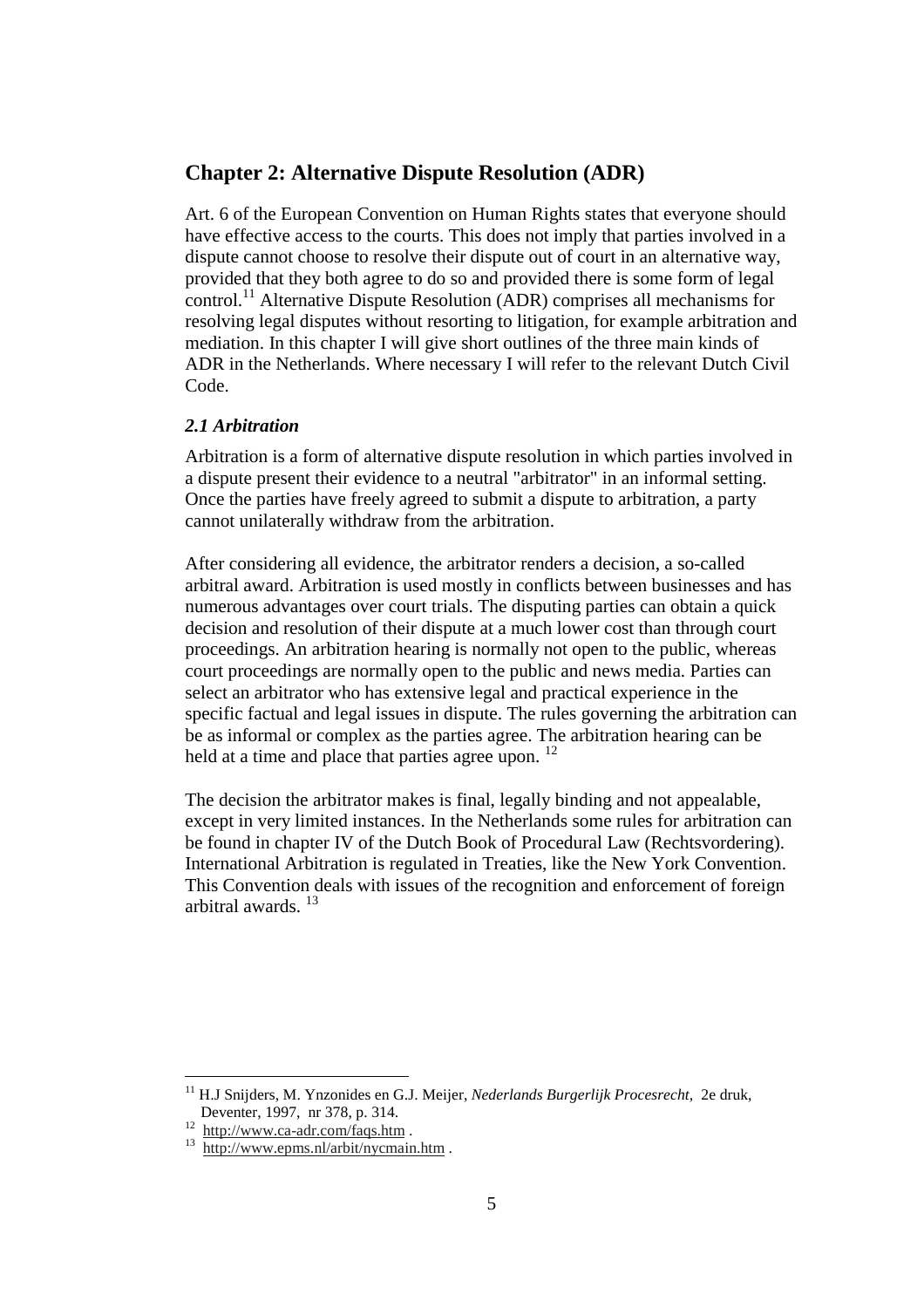#### *2.2 Binding advice*

 $\overline{a}$ 

Another form of Alternative Dispute Resolution is the so-called "binding advice" procedure, followed by the various Dutch Consumer Complaint Boards (Geschillencommissies). The basis for the competence of a certain Complaints Board can be found in the terms and conditions of supply employed by the members of the trade associations participating in that Complaints Board. In those terms and conditions it is stipulated that consumers have the option of submitting a dispute with a supplier to a Complaints Board instead of to an ordinary court.

If a consumer has a complaint, he will always have to try and resolve the problem with the supplier first. If this does not lead to a solution, the consumer can present his complaint to a Complaints Board. The Complaints Board will take all information from both parties into consideration and will reach a legally binding decision. It is not possible to lodge an appeal against such a decision. However, it is possible to submit the decision to a court of law within two months after the decision was reached, to have it tested marginally (art. 7:904 of the Dutch Civil Code). This means that a judge can declare the decision not valid if the Complaint Board has ignored fundamental principles of procedural law.<sup>14</sup>

When the Complaints Board gives a decision, the trade association guarantees that its members will comply with this decision. If one of its members does not comply, the trade association itself will take over the obligation the Complaints Board has posed on its member. Thus the trade association ensures that decisions made by the Complaints Board are effective. At the moment there are more than 28 Complaints Boards active in the Netherlands, all part of the Foundation for Consumer Complaints Boards (Stichting Geschillencommissies voor consumentenzaken: SGC) .15

Other European countries have their own alternative dispute resolution mechanisms for resolving consumer complaints, but not all of them offer adequate quality guarantees. To ensure that the various procedures in different EU countries will offer a minimum number of quality guarantees such as independence, transparency, efficiency and the respect of law, the European Commission has recently adopted a Recommendation on the out-of-court settlement of consumer disputes that addresses these issues.<sup>16</sup>

 $14 \frac{\text{http://europa.eu.int/comm/consumers/policy/developments/accept/acce_just/acce_just04_nl_ccb1_en.html}{\text{Ihtid}}$ 

<sup>16</sup> Commission Recommendation on the principles applicable to the bodies responsible for out-of court settlement of consumer disputes (98/257/CE), see http://europa.eu.int/eur-lex/en/lif/dat/1998/en\_398X0257.html or

http://europa.eu.int/comm/consumers/policy/developments/acce\_just/acce\_just02\_en.html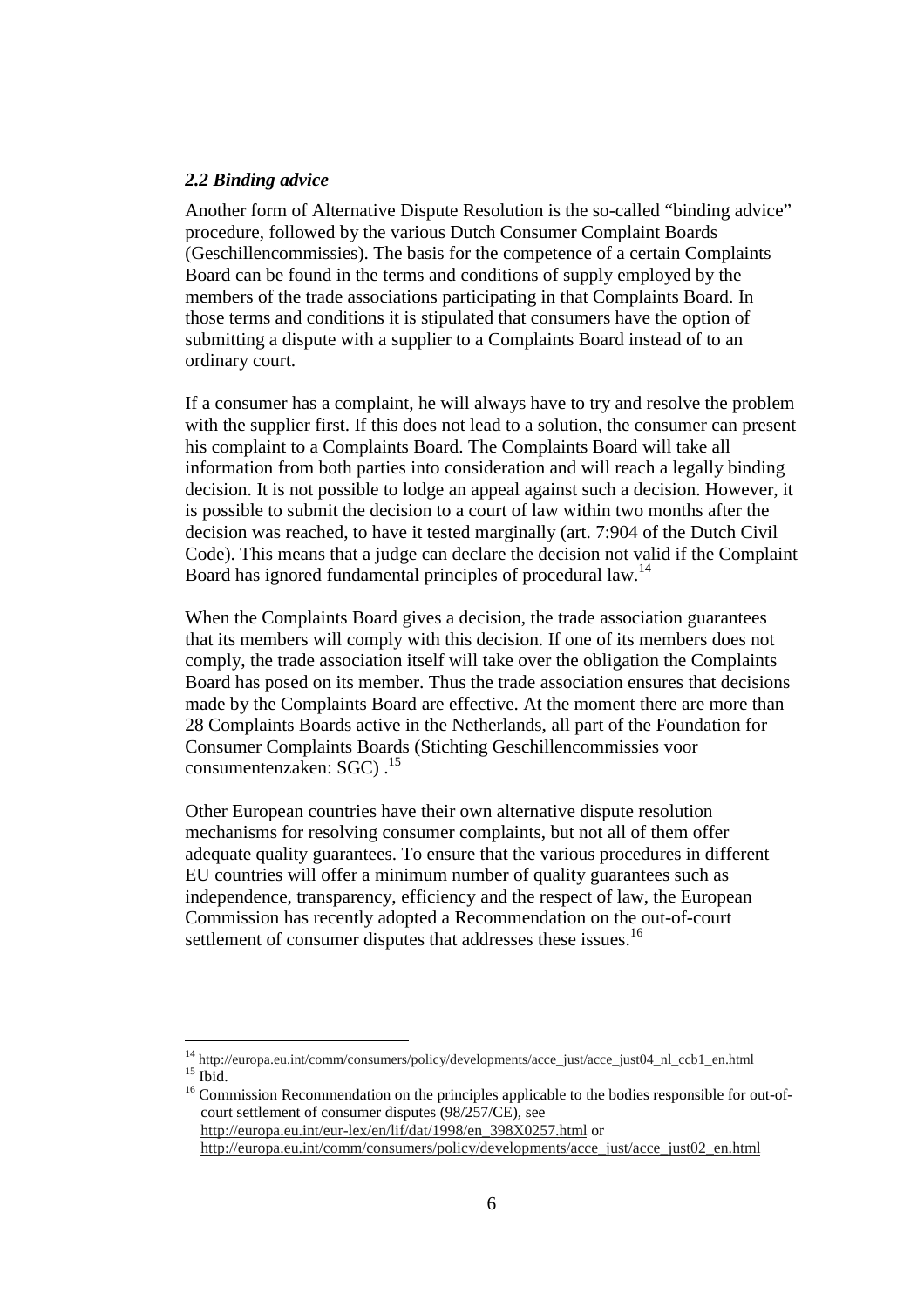#### *2.3 Mediation*

Mediation is a form of alternative dispute resolution, in which parties resolve the dispute themselves, with the help of a neutral mediator. The mediator does not make a decision, but helps the disputing parties to find the solution that is acceptable to all parties involved. One of the major advantages of mediation is the fact that relations between the disputing parties are not unnecessarily damaged.

Mediation always takes place on a voluntary basis; no party can be forced to participate in a mediation procedure. Mediation is also voluntary in the sense that either party may, if it so chooses, abandon the mediation at any stage prior to the signing of a settlement agreement.

In the Netherlands the NMI has published the NMI Mediation Rules.<sup>17</sup> All mediators that are registered by the NMI, observe these rules. According to those rules, parties that have agreed to mediate will enter into a mediation agreement with the appointed mediator. In this agreement the parties and the mediator agree to strict confidentiality. This guarantee of confidentiality is based on the Dutch Civil Code. All persons present at the Mediation are bound by the rules of secrecy and confidentiality.<sup>18</sup> If an agreement is reached, the outcome is recorded in a socalled Settlement Agreement. This written agreement is an agreement according to Dutch Civil Law (art. 7:900 of the Dutch Civil Code).

The settlement agreement is legally binding. This means that in case of nonobservance of the agreement, it is possible to take legal action. It is usual however, to agree in the Mediation agreement that parties will submit any disputes with regard to the settlement agreement to mediation, before submitting them to the judgment of a judge or arbitrator(s). <sup>19</sup> In other countries, e.g. the US, parties decide whether or not they wish to make their agreement legally enforceable or not. A reason to make an agreement not enforceable is the fact that the idea of mediation is that parties work their problems out themselves and have reached a decision that is acceptable to both of them and will therefore be honored by both of them without having to resort to legally binding written agreements.

 $17$  http://www.nmi-mediation.nl/en/regels/regelsframe.htm

<sup>&</sup>lt;sup>18</sup> http://www.nmi-mediation.nl/en/nmi/mediationframe.htm

<sup>&</sup>lt;sup>19</sup> http://www.nmi-mediation.nl/en/regels/regelsframe.htm, art. 15 of the NMI Mediation Rules 1995.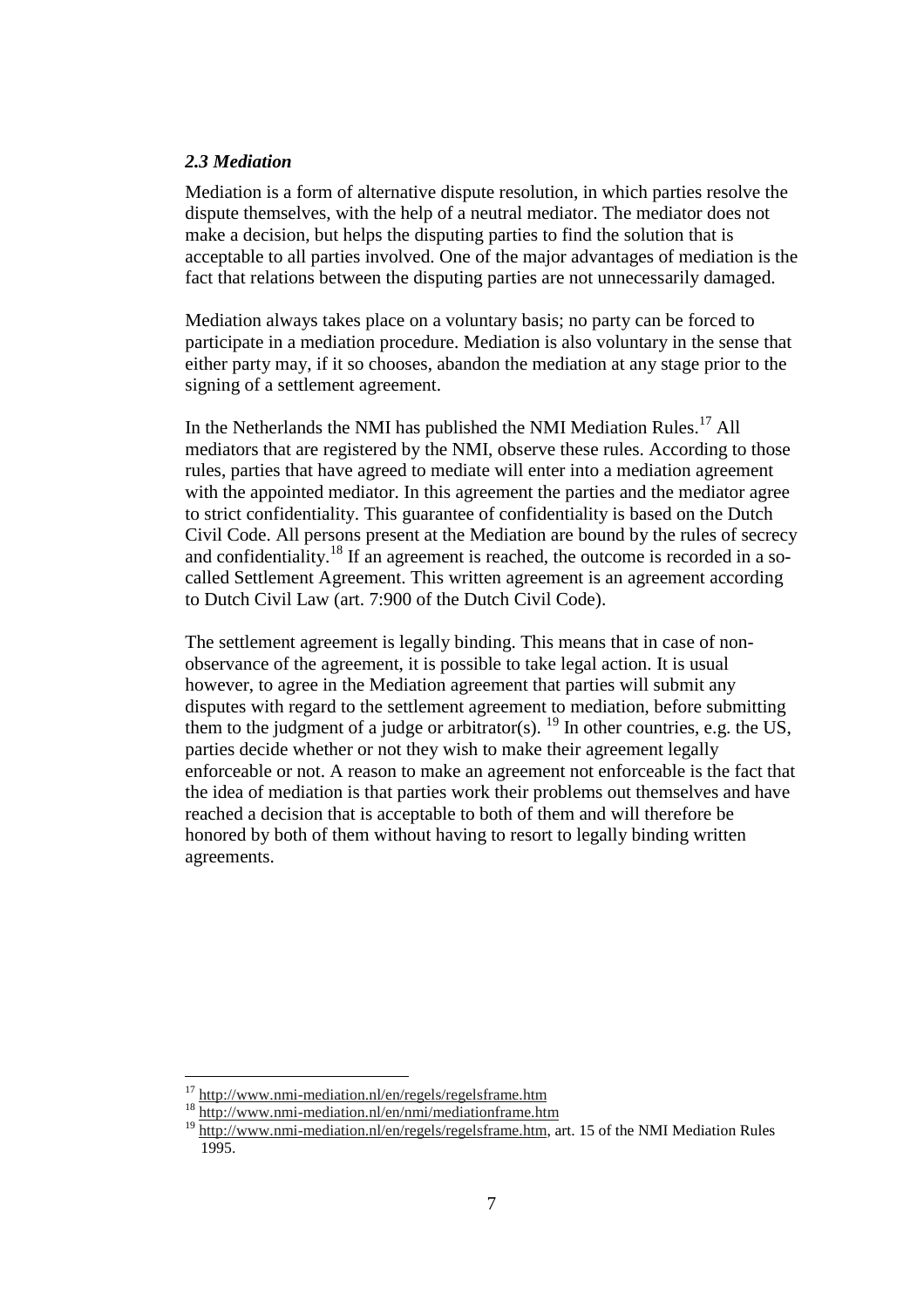## **Chapter 3: Online Dispute Resolution (ODR)**

The collective term "On-line Dispute Resolution (ODR)" is used internationally for different forms of on-line dispute settlement by means of ADR-methods. ODR supplements existing ADR methods based on the assumption that certain disputes (more specifically e-disputes) can also be resolved quickly and adequately via the Internet.

ODR can be defined as the deployment of applications and computer networks for resolving disputes with ADR methods. Both e-disputes and brick and mortar disputes can be resolved using ODR. At the moment there are four types of ODR systems:

- Online settlement, using an expert system to automatically settle financial claims;
- Online arbitration, using a website to resolve disputes with the aid of qualified arbitrators;
- Online resolution of consumer complaints, using e-mail to handle certain types of consumer complaints;
- Online mediation, using a website to resolve disputes with the aid of qualified mediators;

Not all of these types of ODR are fully developed yet. Online settlement and online mediation are currently the most advanced.

#### *3.1 Online Settlement*

Online settlement of financial claims is already very well developed in the US. This is not a form of ODR that is especially connected with e-disputes. It is however the most developed form of online dispute resolution in the strict sense. The first website to offer online settlement of financial claims was Cybersettle<sup>20</sup> followed shortly afterwards by Clicknsettle.<sup>21</sup> Cybersettle offers online settlement of insurance claims by using an expert system. Clicknsettle offers parties with any kind of monetary dispute the possibility of reaching a settlement, also with the help of an expert system. The systems are built in such a way that parties do not know the amount the other party is asking for or offering. An expert system matches double-blind offers and demands. The Cybersettle system lets the claims representative make three offers, the plaintiff can counter these with three demands. Clicknsettle gives parties the possibility of submitting as many offers or demands as they want during a 60-day period.

Both sites guarantee that these settlement offers and demands are completely confidential. If an offer and a demand are within an agreed-upon formula, the claim will automatically be settled for the median amount. Both sites seem to use

 $20$  www.cybersettle.com.

 $^{21}$  www.clicknsettle.com .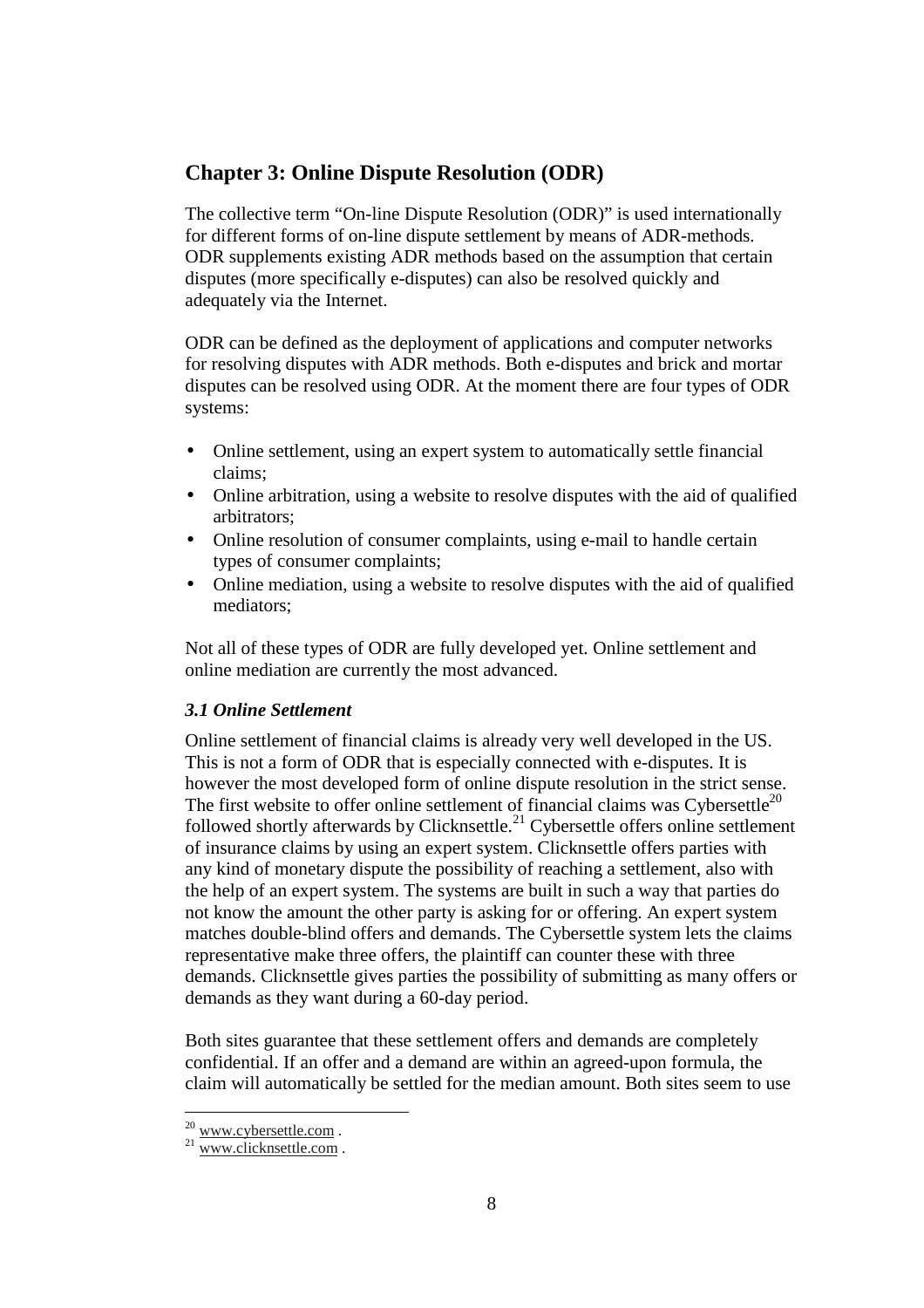the same algorithm for matching the offers and demands. If no settlement is reached, parties will still be able to negotiate without prejudice, because they will not know the amount the other party has offered or demanded during the esettlement procedure. These websites were set up to shorten the duration of a negotiation or litigation process and to reduce the expenses endured by the individuals involved.<sup>22</sup> Younger sites like Ussettle and Settlesmart are based on the same idea and use the same mechanisms. $^{23}$ 

#### *3.2 Online arbitration*

To the best of my knowledge, online arbitration is at the moment only being used by Canada based eResolution, a virtual tribunal to settle domain name disputes.<sup>24</sup> The ICANN (Internet Corporation for Assignment Names and Numbers) has accredited eResolution to settle domain name disputes online. The domainname disputes are resolved in accordance with the ICANN Uniform Domain-Name-Dispute-Resolution Policy.<sup>25</sup>

A domain name complaint can be submitted online by means of a secure<sup>26</sup> web based complaints form or by e-mail. The arbitrator will deal with the parties' claims in conformity with ICANN's Policy<sup>27</sup> and ICANN 's Rules<sup>28</sup> and eResolution's own supplemental rules<sup>29</sup>. When both parties have had the opportunity to make their case, the arbitrator will issue a legally binding decision.<sup>30</sup> Anyone registering a domain name is bound by the ICANN Rules, because they are incorporated by reference into the Registration Agreement, and set forth the terms and conditions in connection with a dispute between parties other than the registrar over the registration and use of an Internet domain name registered by a party. $31$ 

Currently there are believed to be over 10,000 disputed domain names. The cybersquatting phenomenon and, more generally, Web conflicts perse are directly linked to the exponential development of e-commerce. According to CyberAtlas, over 88% of US firms and in excess of 57% of European firms will have Web sites this coming year. In 2003, according to DataQuest Research, the overall

<sup>&</sup>lt;sup>22</sup> www.cybersettle.com and www.clicknsettle.com.

 $^{23}$  http://www.ussettle.com and http://www.settlesmart.com .<br>  $^{24}$  http://www.eresolution.ca .<br>  $^{25}$  http://www.icann.org/udrp/udrp-policy-24oct99.htm .<br>  $^{26}$  Author's note: Security is achieved by means of encry technology can be used, in combination with digital signatures to ensure confidentiality,

integrity, authentication and non-repudiation. See chapter IV, par. 4.3.2.<br><sup>27</sup> http://www.eresolution.ca/services/dnd/p\_r/icannpolicy.htm

<sup>&</sup>lt;sup>28</sup> http://www.eresolution.ca/services/dnd/p\_r/ICANNrules.htm .<br><sup>29</sup> http://www.eresolution.ca/services/dnd/p\_r/supprules.htm .<br><sup>30</sup> Author's note: This form of dispute resolution is called arbitration, but it is not arb the sense of the New York Convention, because the result of the procedure is not an executorial writ. Strictly speaking it would be better to call this form of dispute resolution a binding advice procedure.

 $31 \text{ http://www.eresolution.ca/services/dnd/p\_r/icannpolicy.htm}$ , see par. 1 and 4.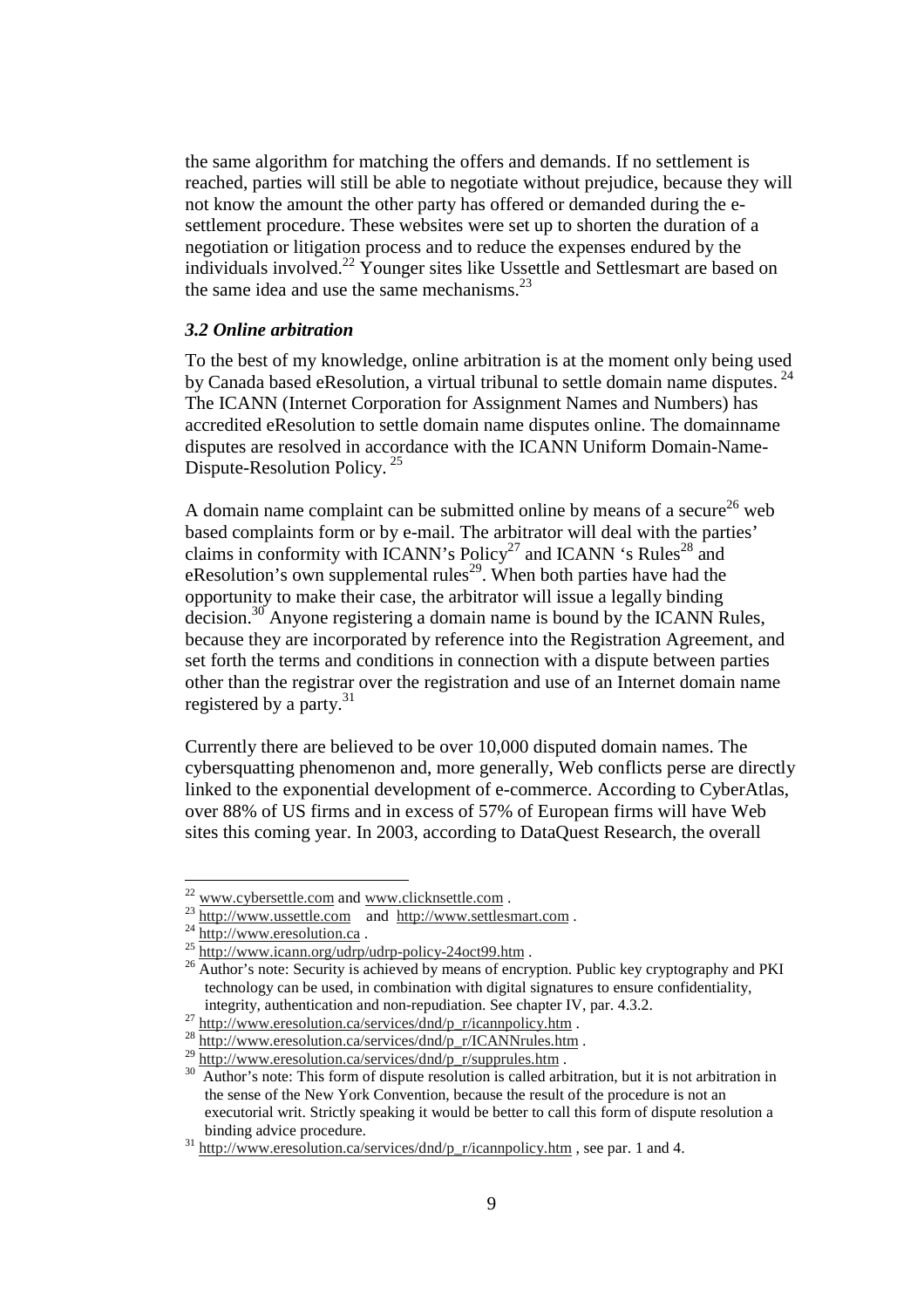global value of e-commerce will reach  $SUS1$  trillion.<sup>32</sup> Every website has its own domainname. As the number of domainnames registered grows, so will the possible number of domainname disputes. There will most likely be a growing number of disputes that will be handled through online arbitration.

#### *3.3 Online resolution of consumer complaints*

BBB*OnLine*, a subsidiary corporation of the Central Better Business Bureau (CBBB), is developing the online handling of consumer complaints in the US. More than 132 Better Business Bureaus in the US are part of the CBBB. The first Better Business Bureau was founded in 1912 and the BBB system of Alternative Dispute Resolution to solve consumer/business problems offline has developed over the years.  $33$ 

The CBBB's vast offline experience with alternative dispute resolution (ADR), combined with an almost 100% name-recognition made it possible for them to take the first steps towards ODR by means of BBB*OnLine*. Complaints can already be submitted online, but cases are not yet handled completely online.<sup>34</sup> After receiving a consumer complaint, BBB*OnLine* will initially try a form of simple conciliation, by approaching the right person within a company. This often solves the problem immediately. If conciliation does not work, in many cases a simplified mediation process is started, using e-mail correspondence and telephone. 35 Again not completely online, but the first steps have been taken. It does, however, not seem very likely that it will soon be possible to handle consumer complaints completely online.

If these informal, semi-online efforts do not lead to a solution, BBB offers more formal options of offline dispute resolution, like face-to-face mediation and several arbitration programs.<sup>36</sup>

 $\frac{32 \text{ http://www.eresolution.ca/pr/eresinnews.htm}}{4^{\text{th}}}$  Mav 2000.

<sup>&</sup>lt;sup>33</sup> C.I. Underhill, S.J. Cole and A. Cohen, *CBBB and BBBOnLine, Alternative Dispute Resolution for Consumer Transactions in the Borderless Society,* Arlington, March 21, 2000*,* p. 2. (http://www.ftc.gov/bcp/altdisresolution/comments , see Cohen or Cole). 34 ibid, p. 4.

 $35$  ibid, p. 5.

 $36$  Ibid, p.5.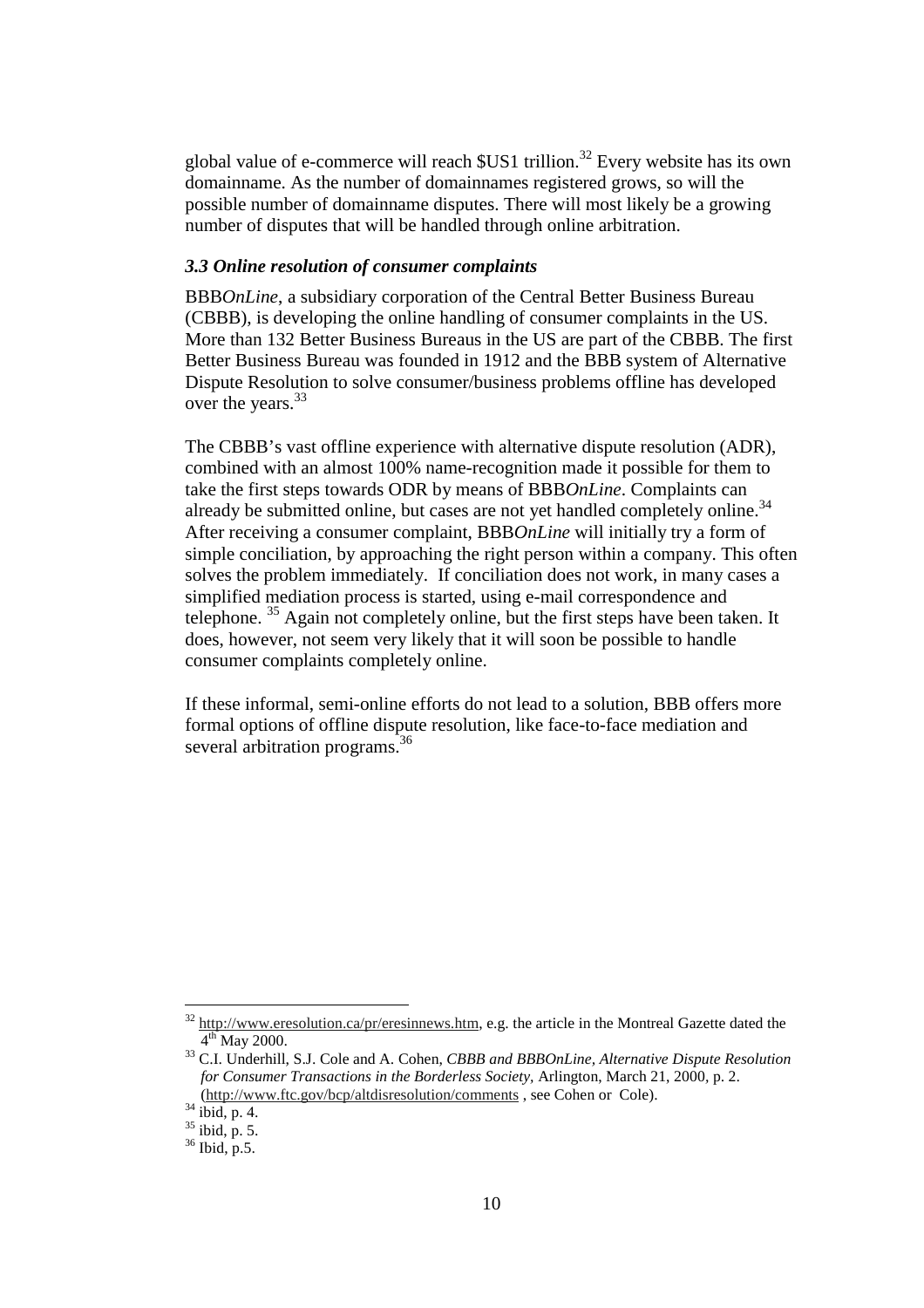#### *3.4 Online mediation*

Currently there is very much interest in online possibilities of mediation. In the US there are several initiatives. In Europe there is the Dutch e-mediation initiative and the British e-mediator initiative that was launched shortly afterwards.<sup>37</sup>

The Centre for Information Technology and Dispute Resolution at the University of Massachusetts has conducted a study project in 1999 to ascertain how effective an online mediator could be to solve e-disputes arising out of online auction transactions on the eBay website.<sup>38</sup> eBay is the largest online auction site on the web. Through a link on the eBay customer service page 225 buyers and sellers filed a complaint during a two-week period. The link was not publicised and two levels down on the eBay site!<sup>39</sup> The study project is described in chapter 4.

One of the reasons the researchers chose online mediation over online arbitration was the fact that online arbitration projects have had great difficulty in obtaining cases, because potential respondents do not wish to consent to the decisionmaking authority of an arbitrator.  $40$  This probably also explains the fairly successful launching of several online mediation initiatives and the lack of online arbitration initiatives.

Where meeting face-to-face is essential in offline mediation, online mediation takes place in virtual reality, where the parties to a dispute and the mediator do not actually meet face-to-face. This means that people in different parts of the world can use online mediation to resolve a dispute, by using secure encrypted email or secure chatrooms or in some cases videoconferencing.<sup>41</sup> By using passwords, it is possible for the mediator to have contact with just one of the parties in a separate "room", while the other party waits in another "room". The Centre for Information Technology and Dispute Resolution of the University of Massachusetts is currently finalising "The Third Party", a suite of software applications that will enhance the ability of parties and mediators to interact online.<sup>42</sup> Parties that wish to avail themselves of online mediation need a computer with Internet access. The mediation system and the file are located on a server that can only be accessed by authorised parties. The system is provided by the mediator or in most case the mediation organisation.<sup>43</sup>

<sup>&</sup>lt;sup>37</sup> www.e-mediation.nl and http://www.consensus.uk.com/e-mediator.html .<br><sup>38</sup> <u>www.ebay.com</u> .<br><sup>39</sup> E. Katsh, J. Rifkin and A. Gaitenby, *E-Commerce, E-Disputes and E-Dispute Resolution: In the Shadow of "eBay Law"*, draft of an article to be published in the Ohio State Journal of Dispute Resolution, spring 2000, see

http://www.disputes.net/cyberweek2000/ohiostate/katsh.htm , p. 3.<br><sup>40</sup> Ibid, p.3.<br><sup>41</sup> http://www.consensus.uk.com/e-mediator.html.

 $\frac{42 \text{ http://axron.sbs.umss.edu/center/projects.html}}{43 \text{ http://axron.sbs.umss.edu/center/projects.html}}$ .<br>  $\frac{43 \text{http://www.iumamail.de/hausarbeiten/braums.html}}{43 \text{ http://www.junamail.de/hausarbeiten/braums.html}}$ , see chapter II.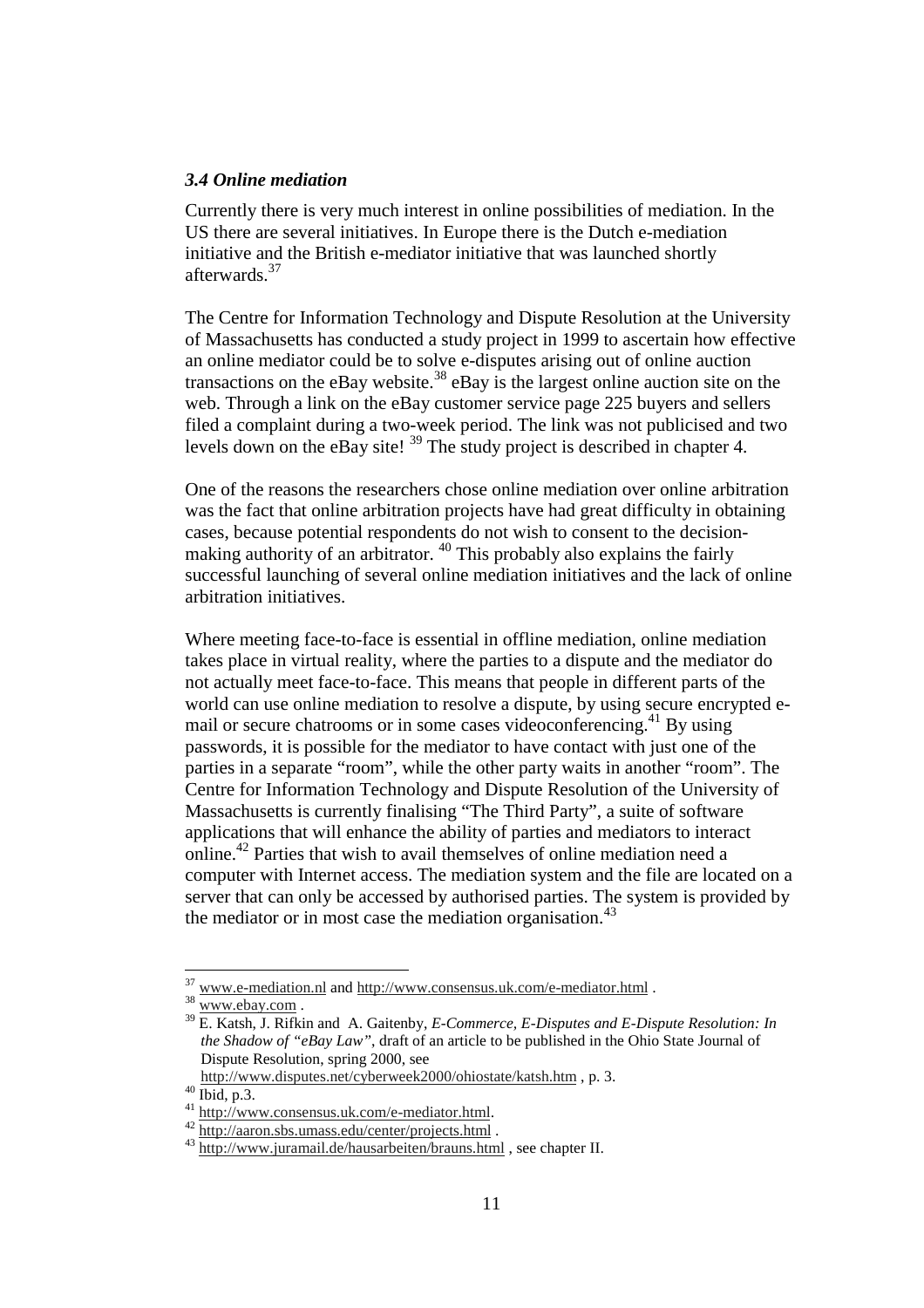The online mediation process does not differ very much from the offline process, except for the fact that other forms of communication are used than in a face-toface procedure. The first step in the online mediation process is the filing of a dispute on the website of the online mediator or mediation organisation. The next step is taken by the mediation organisation; they will contact the other party to find out whether they are willing to participate in an online mediation procedure. If this is indeed the case, a mediator is either chosen by the parties or in other cases assigned. Both parties need to be informed of the rules of mediation, usually this is achieved through a link on the relevant website. The mediator will introduce himself and will explain the process to the parties. In some cases a mediation agreement will be signed, indicating that parties intend to solve their problem through mediation.<sup>44</sup> In the US this usually does not happen.<sup>45</sup> The online mediation will start and if successful will result in a settlement agreement. In the US parties have to decide whether or not this agreement will be legally enforceable, in the Netherlands this is automatically the case.<sup>46</sup>

Online mediation is currently being offered by several organisations. In the US Online Mediators<sup>47</sup> is a website that offers online mediation directly through their website or through their affiliate program. Squaretrade, the company that resulted from the University of Massachusetts research project, offers online mediation to people and companies that come to their site through an affiliate program. Strictly speaking, Squaretrade does not only offer online mediation. Squaretrade will make disputing parties try and resolve the problem through conciliation first. The next step is online mediation. If that does not lead to a satisfactory result, parties can ask the mediator to recommend a solution. This means the mediator no longer mediates, but steps into the role of arbitrator.<sup>48</sup>

An affiliate program seems a logical way to ensure compliance of companies. If a company displays an online seal from either Squaretrade or Online Mediators, this implies that in the case of an e-dispute the company displaying the seal will agree to online mediation if the consumer wishes to mediate. The fact that a company takes part in such an affiliate program will also ensure their compliance to the outcome of the mediation process. If they do not comply they will no longer be allowed to display the seal on their website.

<sup>&</sup>lt;sup>44</sup> www.e-mediation.nl .<br><sup>45</sup> www.squaretrade.com and www.onlinemediators.com .<br><sup>46</sup> www.onlinemediators.com/howitworks.htm and http://www.e-mediation.nl/english.shtml under steps, step 6.<br><sup>47</sup> http://www.onlinemediators.com.

<sup>48</sup> http://www.squaretrade.com/learnmore/learnmore\_processon.cfm .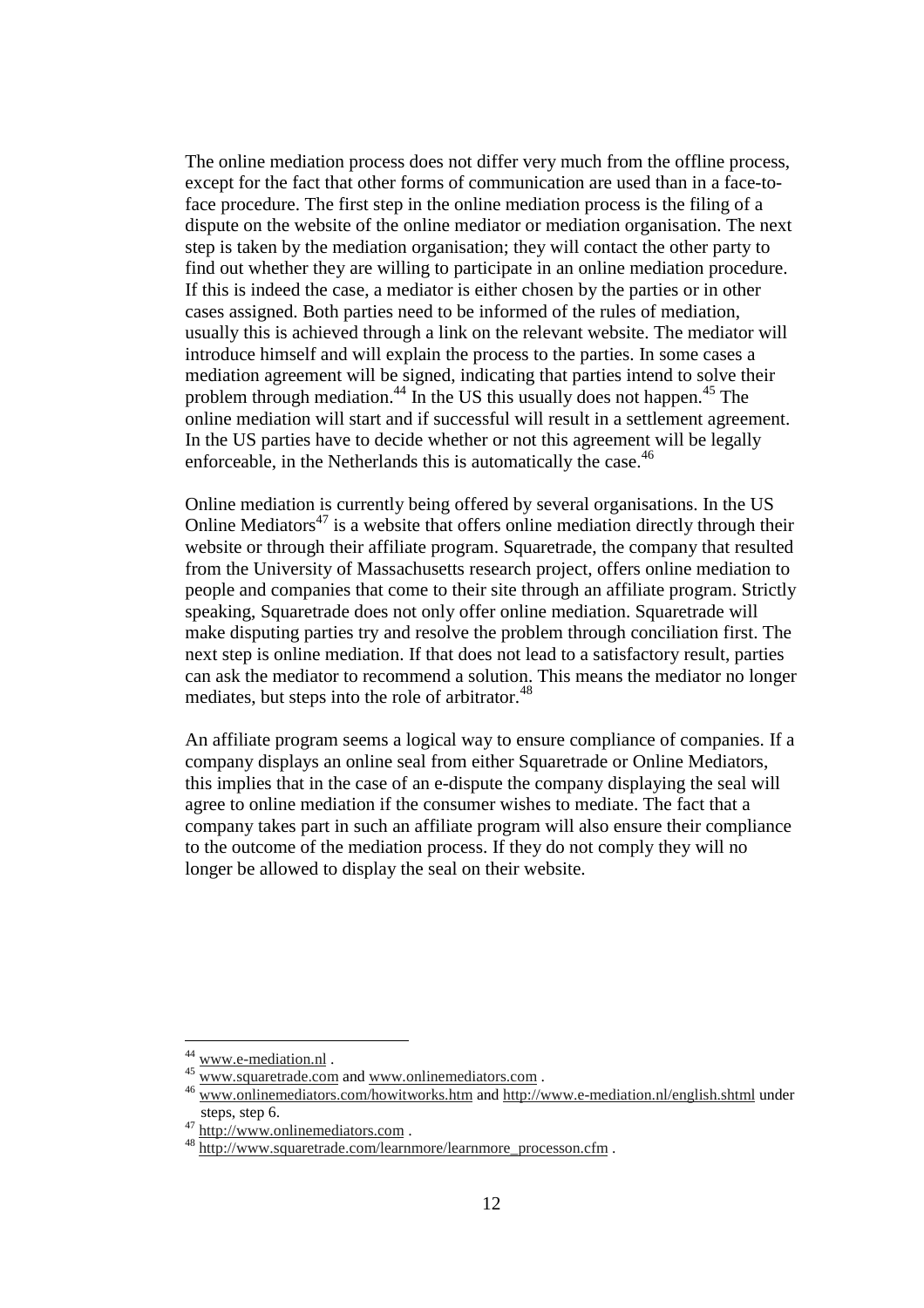## **Chapter 4: Key Issues for Online Mediation**

After having described the various forms of ODR in chapter 3, I will restrict myself to online mediation in this chapter. I will make an inventory of the most important issues of online mediation and will describe how these issues have been or can be dealt with.

It is often thought that one of the most important reasons mediation can be successful is a result of face-to-face contact between parties en the mediator. Mediators are supposedly experts at reading body language. With online mediation there is no face-to-face contact, so the mediator obviously needs other skills besides being able to read body language. Offline mediators are trained to help people tell their stories and to manage the conversational process of mediation sessions. They are trained to remain impartial, to summarize and reframe. They use techniques of active listening and are experts in agreement writing.<sup>49</sup> Not all of these skills are equally suitable to online mediation. With online mediation there are other things that are essential. In the following paragraphs I will try to identify the key issues for online mediation.

#### *4.1 Trust*

 $\overline{a}$ 

An essential aspect of mediation, whether online or offline is trust. It is essential for a good mediator to be able to establish trust between himself and the disputing parties. In face-to-face mediation this trust is established during the mediation sessions. Where online mediation is concerned it seems far more difficult, though no less important, to establish and maintain trust. Offline mediation often takes place between parties that have an ongoing relationship and history together. Their common goal is to reach a solution that will be acceptable to both parties and will damage the relationship as little as possible, so that future relations will not be endangered. This is important to both of them and the mediator can use information about their history.

In the online mediation process, parties often do not know each other and do not have an ongoing virtual or real-time relationship of any kind. The parties are involved in an electronic commerce transaction in a consumer/merchant relationship (onlinemediators.com) or a consumer/consumer relationship (eBay.com). In most cases these parties have not had dealing with one another before the dispute arises.<sup>50</sup> The mediator can not draw on the relationship or ask about the background of the dispute in relation to earlier interactions between parties, because there have not been any. The fact that there is no face-to-face contact but communication takes place via e-mail or real-time online, makes it

<sup>49</sup> E. Katsh, J. Rifkin and A. Gaitenby, *E-Commerce, E-Disputes and E-Dispute Resolution: In the Shadow of "eBay Law"*, draft of an article to be published in the Ohio State Journal of Dispute Resolution, spring 2000, see<br>http://www.disputes.net/cyberweek2000/ohiostate/katsh.htm, p. 6.

<sup>&</sup>lt;sup>50</sup> D. Mednicoff, *Bidding for Community on the Internet*, ADR ONLINE MONTHLY, April 1999, http://128.119.199.27/center/mednicoff.htm .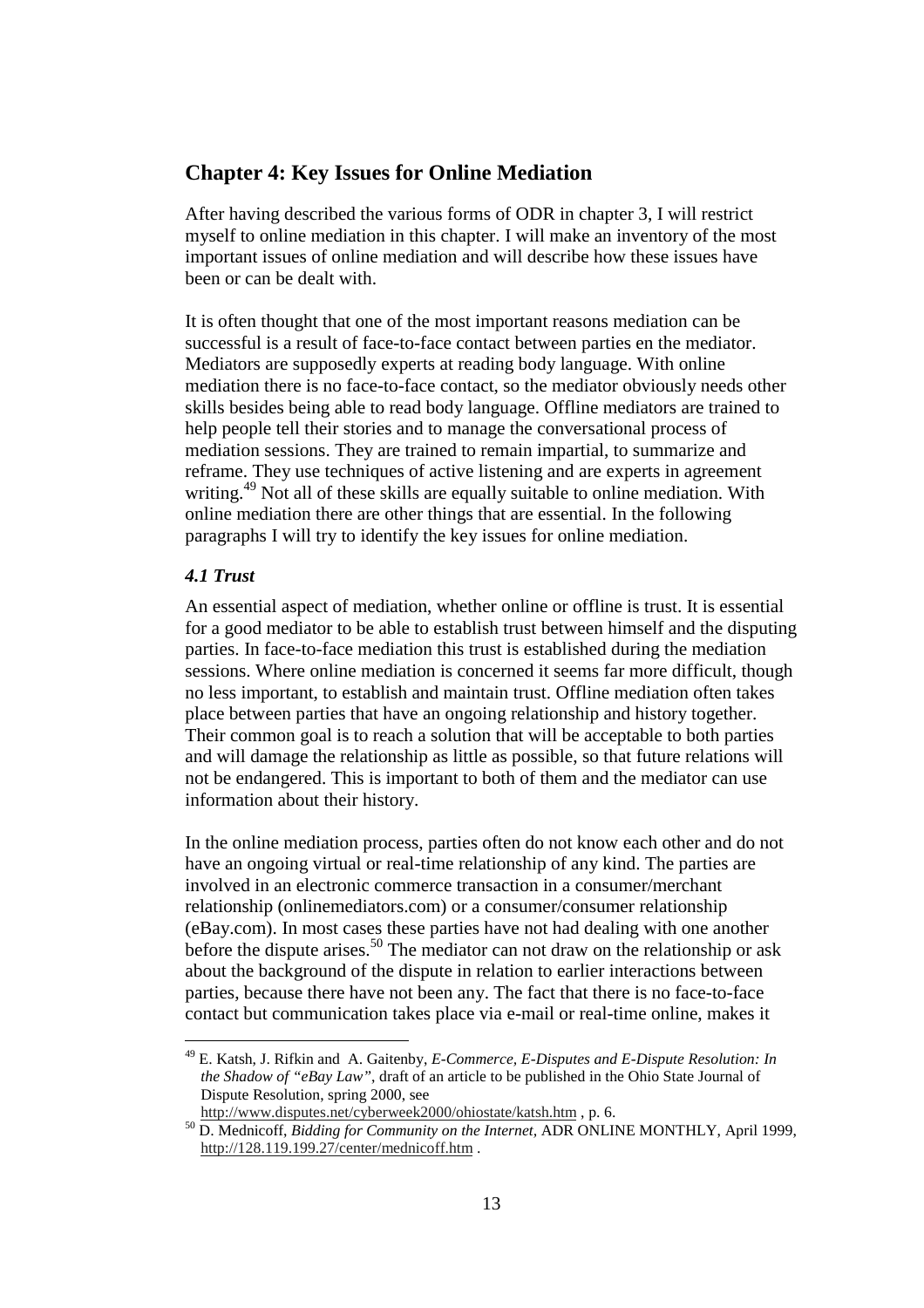difficult for the mediator to manage or temper the tone of the interactions or use his skills in reading body language.<sup>51</sup> It is therefore far more difficult to establish and maintain trust.

#### **4.1.1 Identity and digital signatures**

There are several trust-related problems where online transactions and online mediation is concerned. First of all, the identity of the person you are dealing with is not always clear. How can one be sure that the person one is dealing with is who he claims to be? Here digital signatures can play an important part. There is already EU legislation in the form of a directive<sup>52</sup>, which has to be implemented in all EU member states in the year 2001. In the US, on June 30, 2000, president Clinton signed into law the 'Electronic Signatures in Global and National Commerce Act', which will be active on October 1, 2000.<sup>53</sup> This act gives a signature or record sent through cyberspace the same legal validity as a pen-and-paper document. The fact that a digital signature and digital records have the same legal validity as written documents, makes it far easier to check someone's digital identity. In fact, it might well prove more difficult to falsify digital signatures than written signatures. A digital signature is an authentication method that uses public-key cryptography.<sup>54</sup> The digital signature plays an important part in ensuring the authenticity, integrity and non-repudiation of data communication, thus enhancing trust.

Closely linked with the problem of identity on the Internet are the problems of data security and confidentiality.

#### **4.1.2 Data security and Confidentiality**

How can one be sure that the data sent and received have not been tampered with and how can you be sure that no unauthorized third parties have access to the information?

Here again, encryption plays an important part in ensuring confidentiality and data security. Encryption makes it possible for the mediator and the parties to communicate without the risk of unauthorized third parties having access to their communication, thus creating secure data communication.<sup>55</sup>

<sup>51</sup> E. Katsh, J. Rifkin and A. Gaitenby, *E-Commerce, E-Disputes and E-Dispute Resolution: In the Shadow of "eBay Law"*, draft of an article to be published in the Ohio State Journal of Dispute Resolution, spring 2000, see

http://www.disputes.net/cyberweek2000/ohiostate/katsh.htm , p. 6<br><sup>52</sup> Directive 1999/93/EC of the European Parliament and of the Council of 13 December 1999 on a Community framework for electronic signatures. Official Journal L 013 , 19/01/2000 p. 12-

 <sup>20.</sup> Also see http://www.ispo.cec.be/ecommerce/legal/digital.html 53 http://www.mbc.com/ecommerce/legis/congress.html#hb1714 54 For an extensive description of cryptography and encryption see: B.J. Koops, *The Crypto Controversy, A Key Conflict in the Information Society,* 1999, 1<sup>st</sup> edition, The Hague/London/Boston, chapter 3.

<sup>55</sup> Ibid, p.35.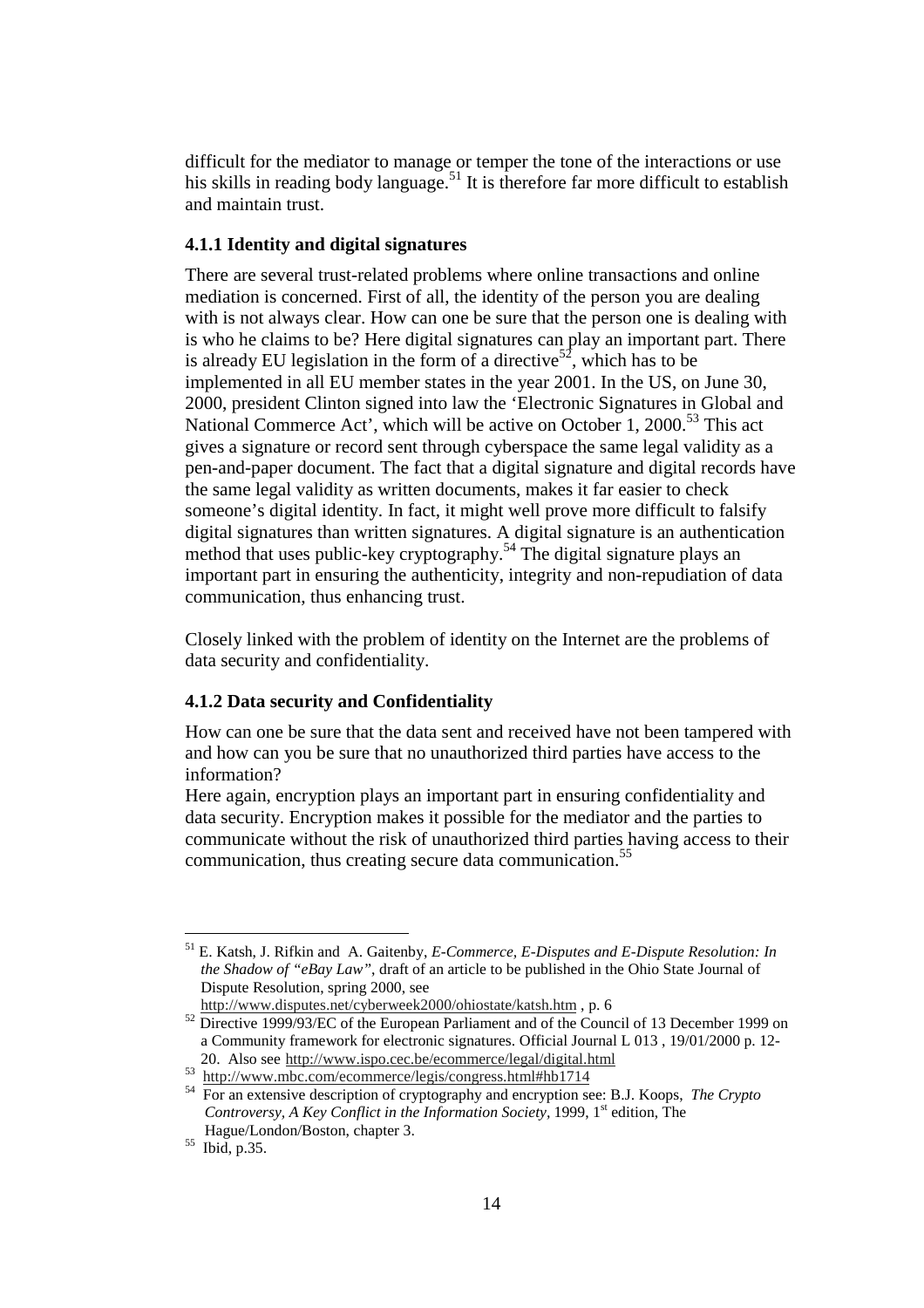For a mediation procedure to be successful, confidentiality is essential. In an offline mediation procedure confidentiality is not really a problem. Most communication is oral; transcripts of conversations are usually not made. Any written documents that do exist only circulate in a very small group of people. This is different with online communication. First of all, the communication takes place in written form over insecure networks. To transfer the data over the Internet there are numerous temporary copies made along the way. This is inherent to the nature of the Internet.

It is necessary to make copies on the routers when transferring data from one computer to another, to make copies when downloading or uploading information.56 In Cyberspace communication takes place through constant copying. This is something the mediator has to be aware of. He must take all possible precautions to make sure that (automatic) backups are kept no longer than necessary and are not accessible to unauthorized third parties. These precautions do not guarantee complete confidentiality.

The only way to protect data and to guarantee confidentiality is through encryption. Encryption is the automated process of making data inaccessible to unauthorized people by means of an algorithm and a key. Decryption is the reverse process. A popular method to guarantee confidentiality is the so-called asymmetric crypto system: this system uses two different keys (a public and a private key) for encryption and decryption of data.<sup>57</sup> This means that without the right key no one can read the message. The key, needed to read the message, is sent to the recipient separately from the message and reaches him by another route than the message itself.

When the confidentiality has been guaranteed by means of encryption, the fact that the Internet is built up from copies also has its advantages. The complete written file is accessible to both parties and the mediator at all times to check certain details or to see how things are. It is not necessay to take notes because everything is already written down.<sup>58</sup>

#### *4.2 Privacy*

 $\overline{a}$ 

Another important issue that has to be addressed when setting up an online mediation procedure, is privacy. Where privacy is concerned, parties should be made aware of the ways in which their privacy is protected and in what ways personal information is stored or used by the mediator or mediation company. It is imperative that the mediator or the mediation firm should have a privacy policy, which addresses a number of issues. Any dispute that they receive via a website must be treated in accordance with rules of confidentiality. The disputes

<sup>56</sup> M. Vermeer, in: F.W. Grosheide (red*), Hoofdstukken Communicatie en Mediarecht*, 1st edition,

Ars Aequi Libri 2000, Chapter V, *Internet*, p. 204.<br><sup>57</sup> B.J. Koops, The Crypto Controversy, A Key Conflict in the Information Society, 1999, 1<sup>st</sup> edition, The Hague/London/Boston, p.35.

<sup>58</sup> http://www.juramail.de/hausarbeiten/brauns.html .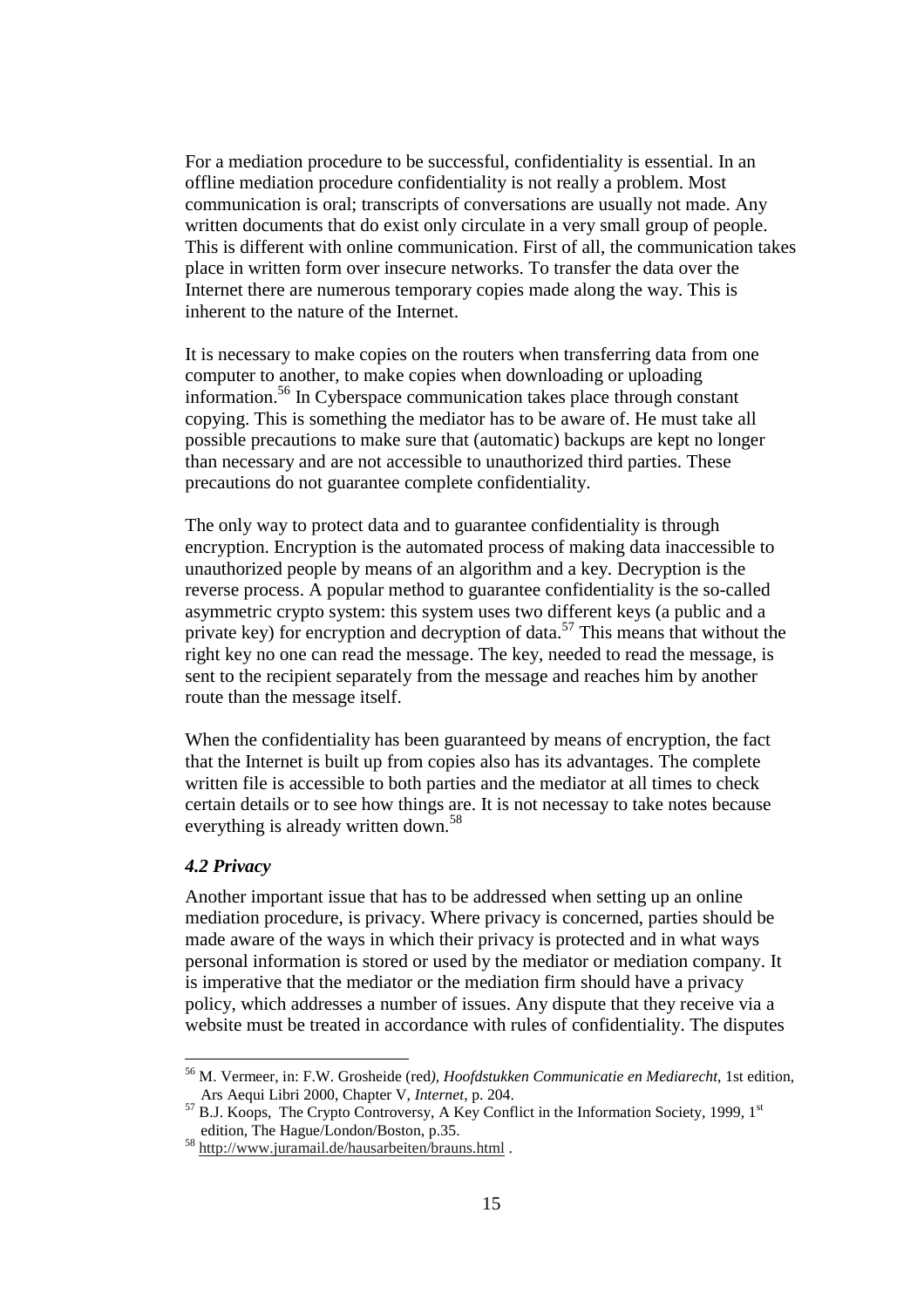must only be known to the parties involved in the dispute, including the mediator. All personal data must be recorded and used with great care. By making strategic use of security possibilities, it is possible to guarantee that the right of respect for personal privacy of all parties involved in an online mediation procedure is respected. Here again encryption plays a key role.

In a privacy policy, parties must also be made aware of the fact that the mediation site will probably make use of cookie technology. They need to be told that if they do not want any cookies to remain on their hard disk, they can use their browser options to switch off the cookie technology. There are several privacy policy generators to be found on the Internet that can help the mediation organisation to make its own privacy policy.59 Since August 2000 the OECD Privacy Policy Statement Generator has been made available.<sup>60</sup>

#### *4.3 In The Shadow of the Law*

Another important aspect of offline mediation, and indeed for ADR in general, is the fact that it always takes place 'in the shadow of the law'.<sup>61</sup> This means that the disputing parties that are trying to find a solution through alternative dispute resolution are aware of the legal rules governing the area of their dispute. The outcome that the law will impose if no agreement is reached gives each party a reasonably good idea of its bargaining position. Parties will take the law into consideration when setting out a strategy in the ADR procedure.  $62$  For e-disputes there is the problem that it is not obvious what law applies, especially with crossborder e-disputes.

In his article 'Governing Cyberspace'<sup>63</sup>, David Post writes:

"*There are, appropriately enough given the binary nature of the information travelling in cyberspace, two radically different processes through which order can emerge in this environment. (…). [One] involves an increasing degree of centralization of control, achieved by means of increasing international coordination among existing sovereigns, through multi-lateral treaties and/or the creation of new international governing bodies along the lines of the World Trade Organization, the World Intellectual Property Organization, and the like. If choice of law is hopelessly confused, in other words, we can eliminate the choice by imposing a single, uniform legal standard worldwide.*

<sup>&</sup>lt;sup>59</sup> http://www.the-dma.org/policy.html#form or<br><sup>60</sup> http://cs3-hq.oecd.org/scripts/pwv3/pwhome.htm .<br><sup>61</sup> R. Mnookin and L. Kornhauser, *Bargaining in the Shadow of the Law: the Case of Divorce*, in the Yale Law Journal 88:950-997, 1979, Chapters 1 and 2.

 $62$  R.Cooter, S. Marks and R. Mnookin, *Bargaining in the Shadow of the Law: A Testable Model of Strategic Behavior* in the Journal of Legal Studies  $11:225-51$ , 1982.

<sup>&</sup>lt;sup>63</sup> D. Post, *Governing Cyberspace*, in the 43 Wayne Law Review 155, 1997, also published online at http://www.cli.org/DPost/ascl.htm.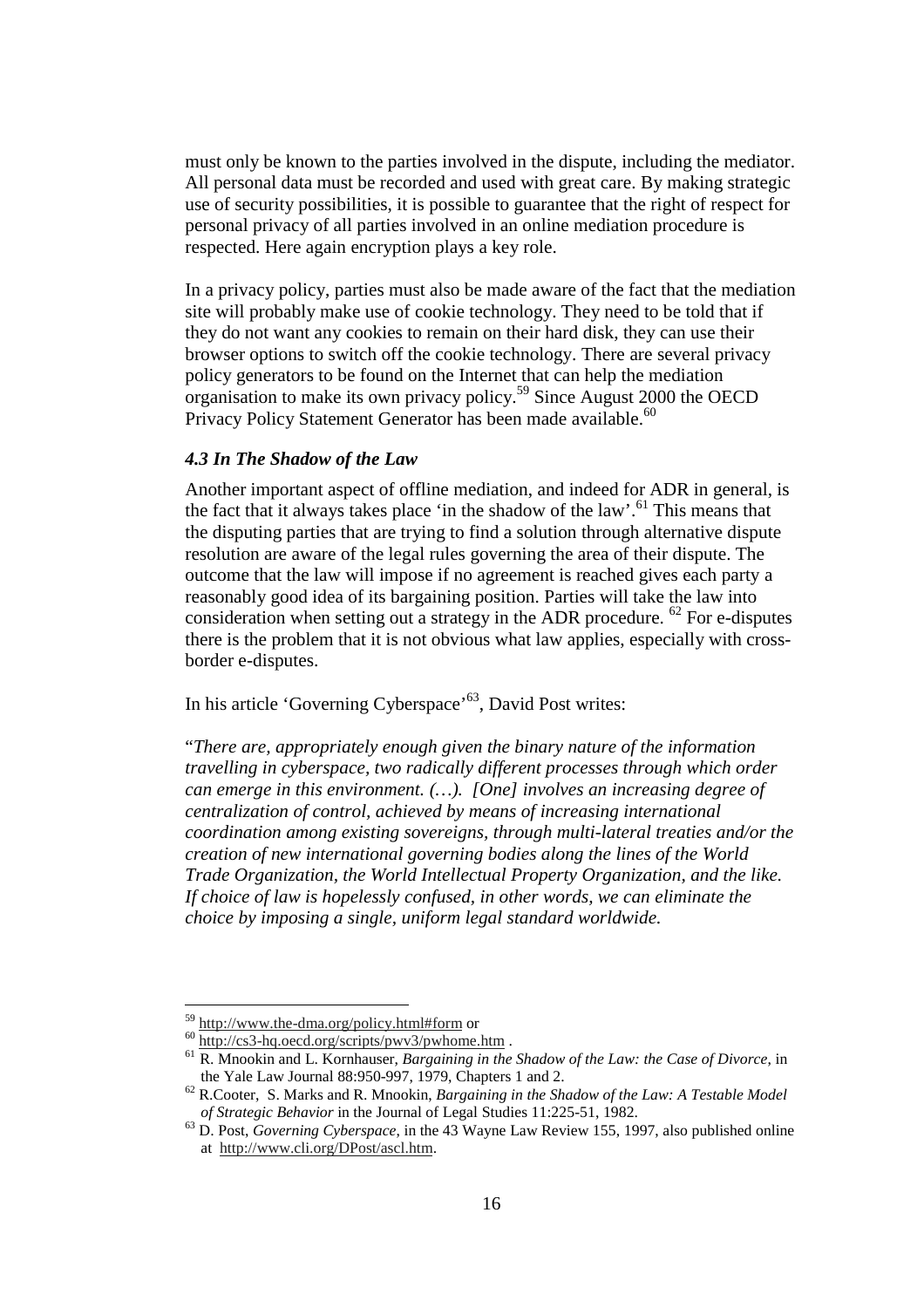*[The other] invokes a radical decentralization of law making, the development of processes that do. Some of these decentralized processes will look familiar to us as a kind of "electronic federalism". In this model, individual network access providers, rather than territorially-based states, become the essential units of governance; users in effect delegate the task of rule-making to them - confer sovereignty on them - and choose among them according to their own individual views of the constituent elements of an ordered society. The "law of the Internet" thus emerges, not from the decision of some higher authority, but as the aggregate of the choices made by individual system operators about what rules to impose, and by individual users about which online communities to join. Mobility - our ability to move unhindered into and out of these individual networks with their distinct rule-sets - is a powerful guarantee that the resulting distribution of rules is a just one; indeed, our very conception of what constitutes justice may change as we observe the kind of law that emerges from uncoerced individual choice.* "

In the eBay project, that I will describe, the researchers of the University of Massachusetts came to the conclusion that the context of the dispute resolution system provides the relevant "law" that will encourage parties to participate in online mediation and makes sure they comply with the outcome of the procedure. This is consistent with the second process that Post describes.

#### **4.3.1 The eBay ODR Experiment and the Shadow of eBay Law**

At the end of 1998, eBay, the largest auction site in the US, approached the researchers of the University of Massachusetts to conduct a pilot project in order to find out whether online dispute resolution could be a useful means of solving problems that occurred on their site. The researchers began their project in 1999, choosing mediation over arbitration, because of the voluntary nature of mediation. The researchers wanted to ascertain how effective an online mediator could be when interaction occurred without face-to-face meetings. The eBay experiment showed that the number of disputants willing to participate in online mediation was 75% whereas in other experiments with offline mediation the number of participants willing to participate was around 50%. In all instances mediation was explained to be a voluntary process.

The reason why so many eBay users were willing to participate was not so much the wish to reach a mutually acceptable outcome, but rather the wish to keep on using the eBay site in the future. The eBay site is a virtual market place where buyers and sellers meet. Public safety is therefore very important and this is achieved through several means, among which a 'feedback rating system' is the most important. After any transaction is completed, buyers and sellers can post feedback as to the conduct of the buyer or seller. If you wish to buy an item you can easily check the feedback rating of the seller before you bid on an item. If you have found a possible buyer you can check his rating also. It is therefore very important to eBay users to acquire a positive feedback rating if they wish to remain active on the eBay site. Taking part in a voluntary dispute resolution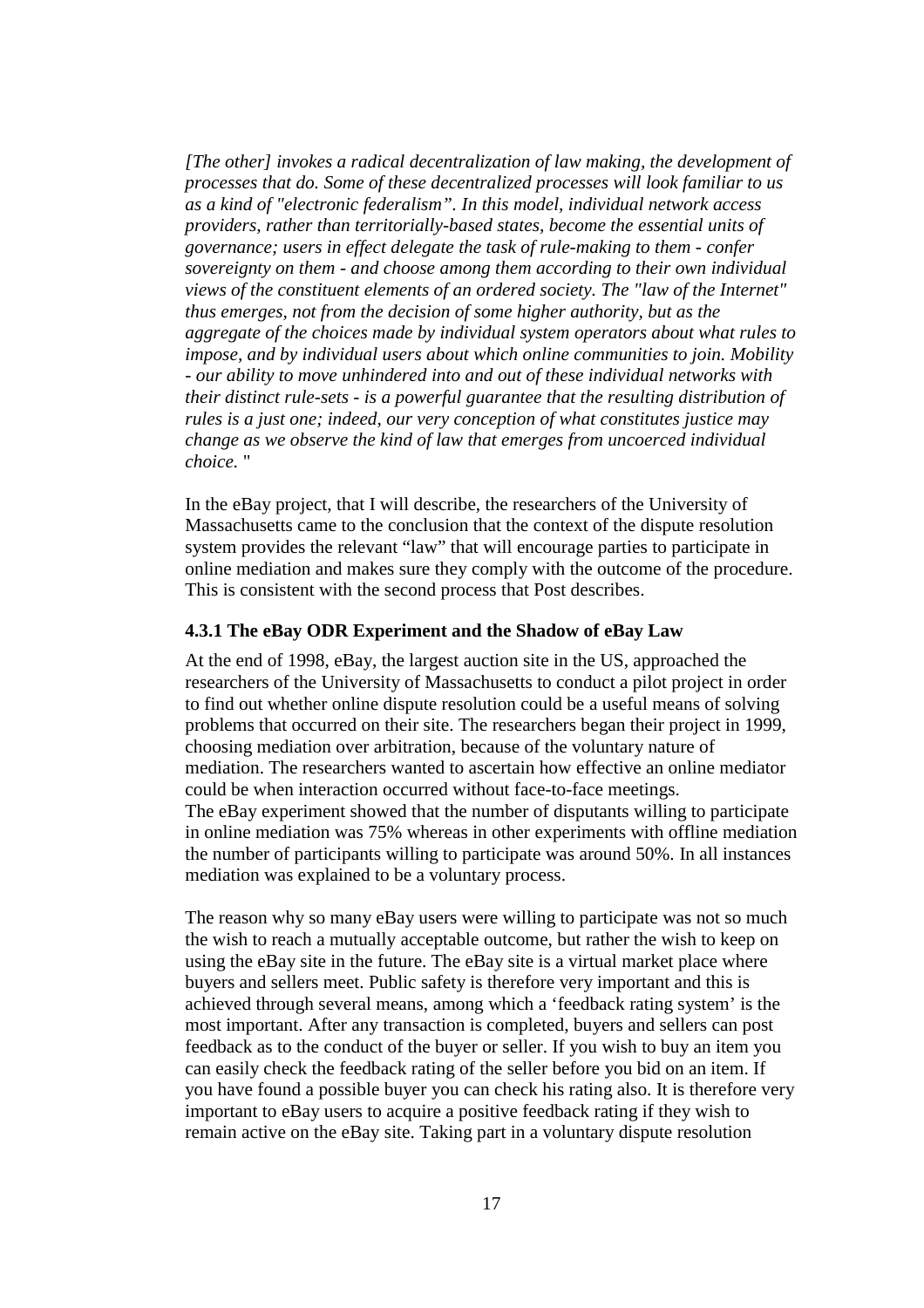service can help both buyers and seller to keep a good rating. This means their future in the eBay marketplace will be safe, which is important to them.

The Massachusetts researchers state that the mediation on the eBay site takes place in the 'shadow of eBay law'. 64 The 'eBay law' is the 'law of the Internet' that Post mentions. It emerged as the aggregate of the choices made by eBay as the individual system operator about what rules to impose, and by the eBay-users in choosing to join the eBay community. $65$ 

#### *4.4 Compliance*

 $\overline{a}$ 

Another important issue for online mediation, and one closely linked with the concept of the shadow of the law is compliance. How can you be sure the other party will comply with the outcome of the dispute resolution process? With offline mediation compliance is high, because the mediation agreement that is usually the outcome of the process, can be made legally binding according to the applicable law.

As the researchers found out in the eBay project, compliance with the result of an online mediation procedure was high as a result of 'eBay Law'. The party that 'lost' did not want to jeopardize his or her position in the eBay community and was therefore willing to comply with the outcome.

The researcher also noted that if a virtual marketplace would choose online arbitration or some other form of binding rulings, compliance could be achieved by using the threat of exclusion from the virtual marketplace.<sup>66</sup> This of course would be another form of the 'law of the Internet', and would also assure compliance with the outcome of the dispute resolution procedure. Where binding advice is used in offline consumer complaint resolution, the same mechanism of the threat of expulsion is used to achieve compliance from companies.

In the eBay experiment, it proved not necessary to obtain a writ of execution to achieve compliance. The Squaretrade initiative, which resulted from the eBay experiment, uses the same basis of people not wishing to jeopardize their position in the eBay society. With the online mediator initiative, that is not restricted to ecommerce transactions, parties can either accept the outcome as it is, or assure compliance by making the outcome legally binding in a contract.

<sup>64</sup> E. Katsh, J. Rifkin and A. Gaitenby, *E-Commerce, E-Disputes and E-Dispute Resolution: In the Shadow of "eBay Law"*, draft of an article to be published in the Ohio State Journal of Dispute Resolution, spring 2000, see

http://www.disputes.net/cyberweek2000/ohiostate/katsh.htm , p. 5 and p. 15-16. 65 D. Post, *Governing Cyberspace*, in the 43 Wayne Law Review 155, (1997), also published

online at http://www.cli.org/DPost/ascl.htm. 66 E. Katsh, J. Rifkin and A. Gaitenby, *E-Commerce, E-Disputes and E-Dispute Resolution: In the Shadow of "eBay Law"*, draft of an article to be published in the Ohio State Journal of Dispute Resolution, spring 2000, see http://www.disputes.net/cyberweek2000/ohiostate/katsh.htm , p. 5 and, p. 17.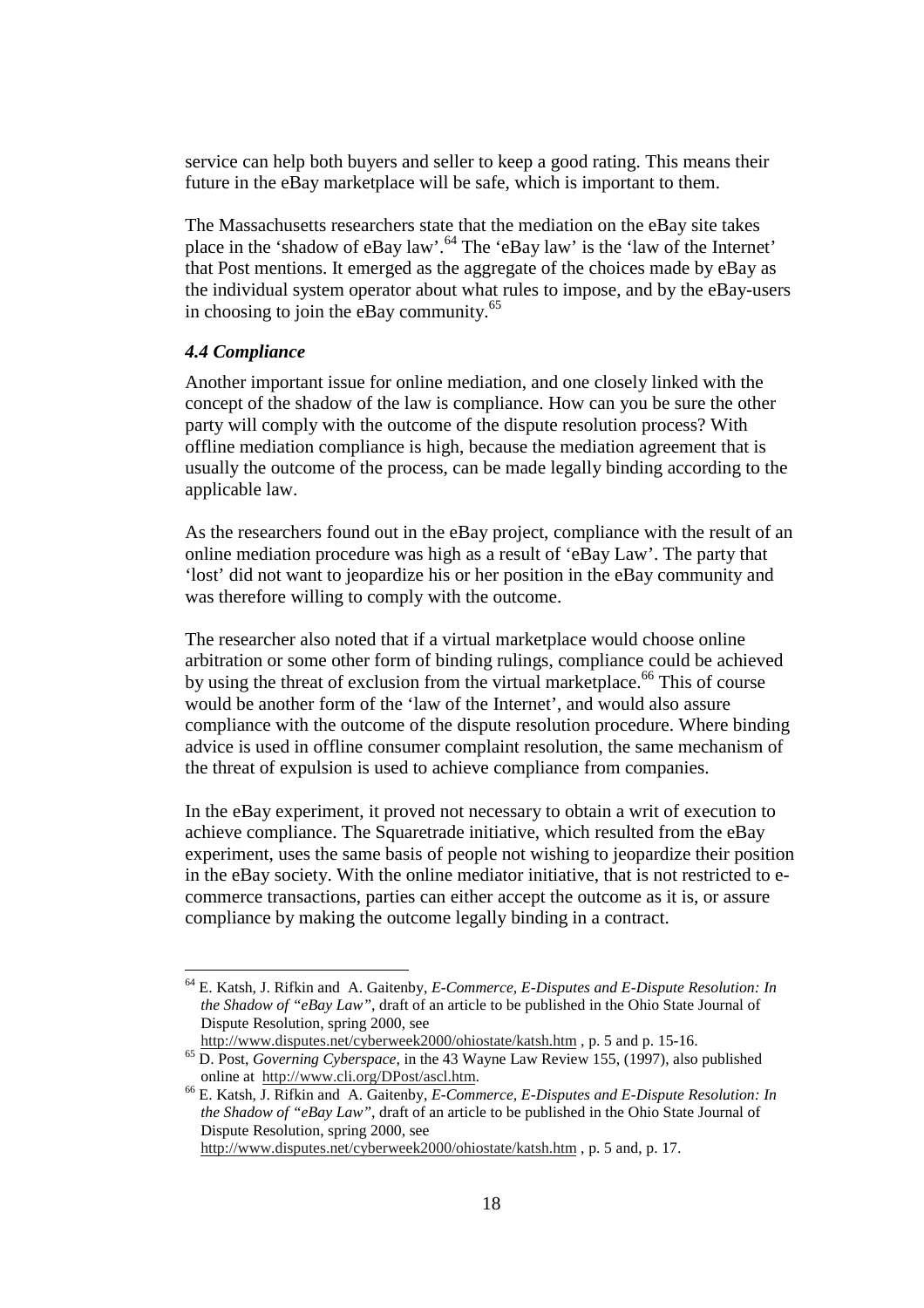## **Chapter 5: Basic Conditions for Successful Online Mediation**

In the light of the issues discussed in chapter 4, I want to distill the basic conditions that have to be fulfilled to make online mediation a useful alternative to litigation in solving cross border e-disputes in the EU. I want to find out whether legislation is necessary or if participation and compliance can be realized in another way. As I have described in the first part of my thesis, online mediation has a lot of advantages to offer: low or no cost dispute resolution, no legal hassle, equality of arms etc. There are, however some serious obstacles to overcome before online mediation, or indeed any other form of ODR, will become a serious alternative to litigation or offline ADR.

#### *5.1 Creating ODR Awareness and Trust*

The biggest obstacle at this point in time for the EU is the fact that online dispute resolution is a phenomenon that is not yet very well known to the legal profession and I think it is safe to say that it is as yet completely unknown to the general public.

Where offline ADR is concerned, most lawyers have become aware of the existence of offline mediation over the last ten years. The same however, can not yet be said for online forms of ADR and mediation. It might take another decade for online mediation and other forms of ODR to become accepted as fully fledged forms of dispute resolution.

As far as the general public is concerned; if they have heard of mediation, it is usually in the context of divorce proceedings and they are often under the misapprehension that mediation is some form of marriage counseling. Awareness of the existence of offline ADR or mediation is for the most part nonexistent. This may well prove to be the biggest hurdle that online mediation has to overcome to become a serious alternative to litigation or even offline ADR.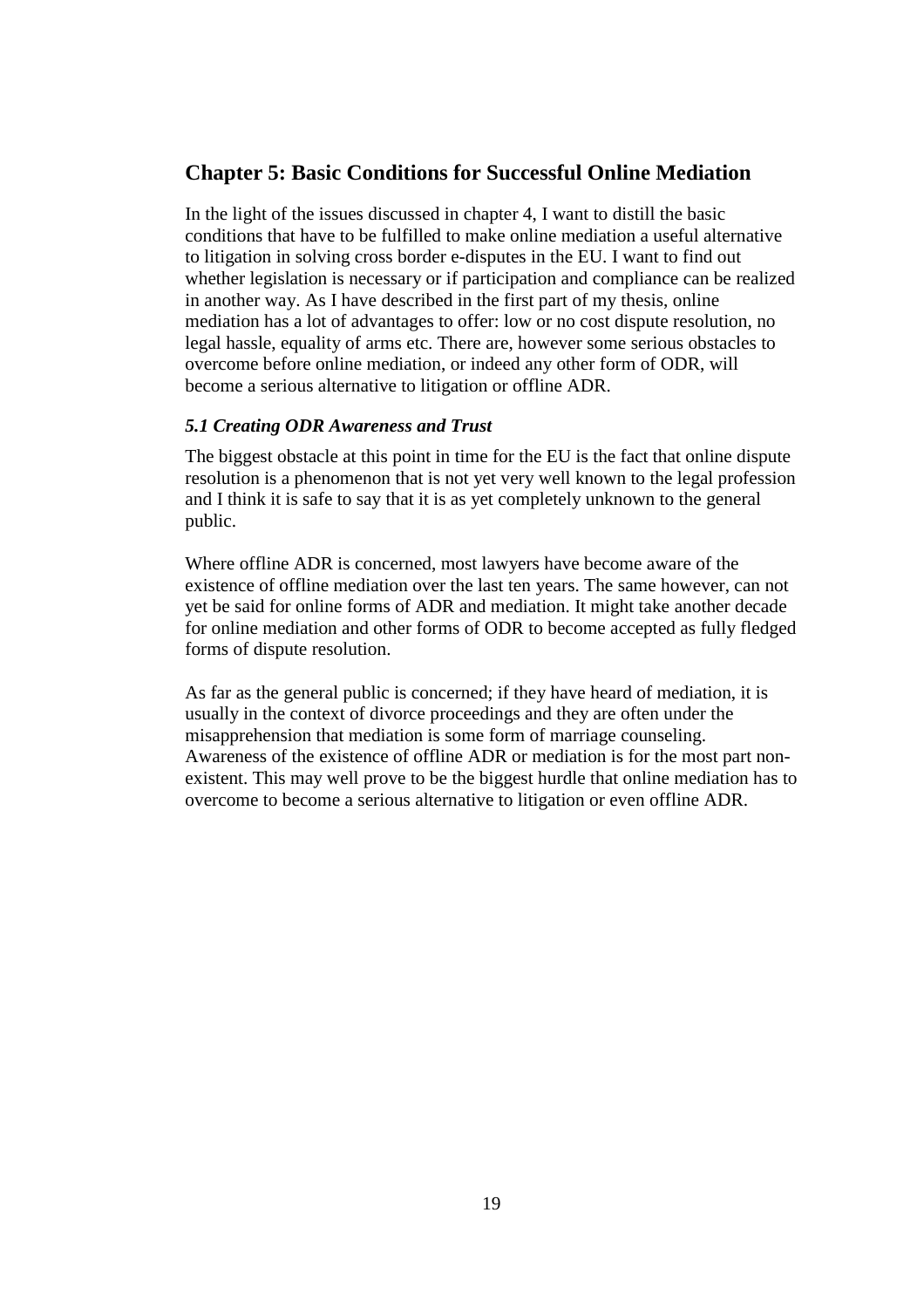The first step towards the acceptance of Online Dispute Resolution, is making the public aware of offline ADR. The Dutch government is creating awareness for ADR as part of the modernization of the judicial system. ADR is promoted for a number of reasons, the most important one being the fact that successful ADR will help to alleviate the pressure on the judicial system, thus lowering the caseload for the courts and at the same time raising the 'quality' level of the cases that do go to court.<sup>67</sup> There have been a number of experiments with court-related mediation. Mrs. Pel, a judge in the Arnhem court has played an important role in this. This was mostly in the field of family law. Just recently several courts, among them courts in Amsterdam and Utrecht, have started mediation projects for criminal law. There are also experiments in other legal fields. But on the whole mediation is still in its infancy in the Netherlands. The same is true for most other EU countries.

A problem, when trying to create ADR awareness, is the fact that ADR is based on confidentiality. Success stories can not be publicized or used as examples to try and persuade potential users to try alternative dispute resolution. The mediation process is unfamiliar to most people and as it is a voluntary process, it is not likely many people will volunteer to take part in a process they do not know and do not understand.68 Online Dispute Resolution is even less well known to the general public.

Another obstacle on the road to accepting Online Dispute Resolution is the fact that there is still a large group of people who are not yet used to the Internet. This is not an obstacle to people with an e-dispute, because they are Internet users by nature, but it may initially be a problem that will hinder the widespread acceptance of online dispute resolution as a fully-fledged alternative to ADR and litigation. The combination of two relatively new phenomenons will in all likelihood meet with resistance from different sides. Therefore it is essential to create trust in ODR, not only as a means of getting ODR accepted by the general public, but also to enhance trust in e-commerce itself. By creating an online form of dispute resolution, e.g. online mediation, that takes issues like data security and privacy seriously, uses encryption techniques and digital signatures this trust can be created right from the start.

Lessons can be learned from the experiences in related fields, like setting up Certification Serice Providers (CSP's). ODR seals can be a way of advertising the fact that a company is willing to settle e-disputes online. I imagine there will a different seal for different forms of ODR. In the US there are seals from 'Online Mediators' and 'Squaretrade' and 'BBB*Online*' and various others. It is very important when introducing seals like these to make sure that companies do not

<sup>&</sup>lt;sup>67</sup> http://www.minjust.nl/a\_beleid/thema/modro 68 C. Hart, *Online Dispute Resolution and Avoidance In Electronic Commerce*, an article submitted for the Uniform Law Conference of Canada, august 1999, located at http://www.law.ualberta.ca/alri/ulc/current/hart.htm .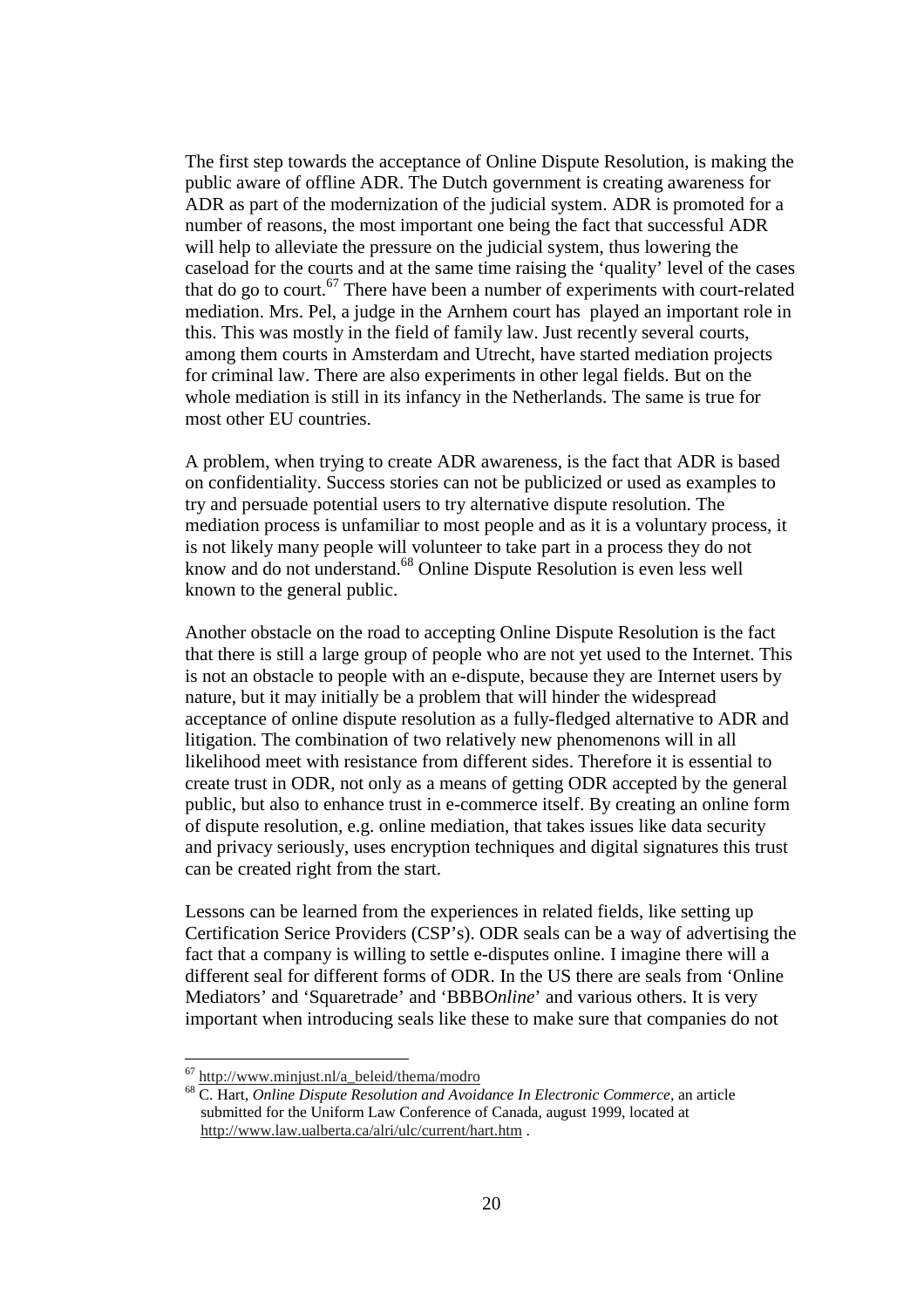use these seals as a mere marketing mechanism, but follow the rules.<sup>69</sup> Control is necessary. The BBB*OnLine Reliability Program* for instance, will immediately take away the seal if a company does not comply with the outcome of an *BBBOnLine* procedure.<sup>70</sup>

Another problem with seals is the fact that there seems to be an ever-growing number of seals of different kinds. In the end this may create the undesired effect that people will not know the value of any seal. This is something we in Europe can prevent by trying to create one European standard right from the start, for instance by incorporating the online dispute resolution seal in an existing seal like the Webtrader seal.<sup>71</sup> This has the extra advantage of hooking up with an existing strong network of European Consumer Organizations, thus adding to the credibility of the seal. This could be done in a way similar to the BBB*OnLine* Reliability Program, a trustmark program on the Internet.<sup>72</sup> This would mean that companies, displaying the Webtrader seal would have to commit to a set of standards, which would include the requirement that the company will agree to solve any dispute involving consumer products and services by online dispute resolution if the consumer should wish to do so. By leaving the choice with the consumer, companies will avoid the risk of having an unfair contract term in their consumer contracts, because the consumers are free to opt for litigation, if they should wish to so.<sup>73</sup>

#### *5.2 Self regulation*

 $\overline{a}$ 

I think it is still far too early to start worrying about whether legislation is necessary to regulate ODR for cross-border e-dispute and if so, whether this ought to be co-regulation or detailed regulation. The way I see it, with the American and Canadian examples in mind, it seems very logical to leave the initiative with self-regulation. Indeed this is the view that the European

<sup>69</sup> S. van der Hof, *De internationale on-line consumentenovereenkomst,* an article written for the spring meeting of the Netherlands Association for Information Technology and Law on 11

May 2000, p. 11. Temporarily available at the http://www.nvvir.nl site. 70 C.I. Underhill, S.J. Cole and A. Cohen, *CBBB and BBBOnLine, Alternative Dispute Resolution for Consumer Transactions in the Borderless Society,* Arlington, March 21, 2000*,* p. 12.

 <sup>(</sup>http://www.ftc.gov/bcp/altdisresolution/comments , see Cohen or Cole). <sup>71</sup> http://www.consumentenbond.nl/webtrader . 72 C.I. Underhill, S.J. Cole and A. Cohen, *CBBB and BBBOnLine, Alternative Dispute Resolution for Consumer Transactions in the Borderless Society,* Arlington, March 21, 2000*,* p. 8. (http://www.ftc.gov/bcp/altdisresolution/comments , see Cohen or Cole). Also see:<br>http://www.bbbonline.org/businesses/reliability/standards.html .

 $\frac{1}{73}$  The European Council Directive on Unfair Contract Terms in the annex sub q) expressly forbids the contractual term that excludes or hinders the consumer's right to take legal action or exercise any other legal remedy, particularly by requiring the consumer to take disputes exclusively to arbitration not covered by legal provisions, unduly restricting the evidence available to him or imposing on him a burden of proof which, according to the applicable law, should lie with another party to the contract. See: Council Directive 93/13/EEC of 5 April 1993 on Unfair Terms in Consumer Contracts, to be found at: http://europa.eu.int/comm/consumers/policy/developments/unfa\_cont\_term/uct01\_en.html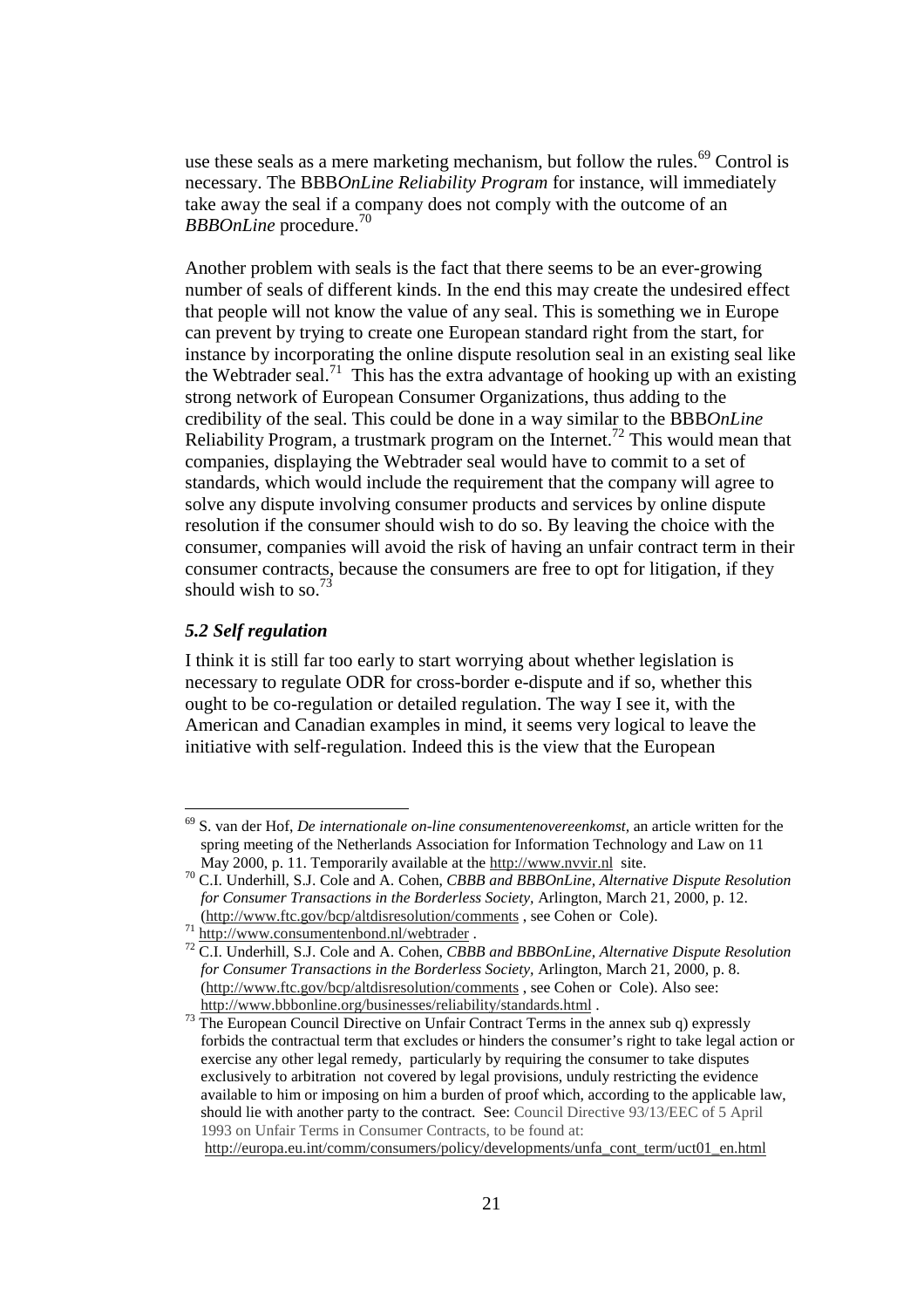Commission takes in the E-Commerce Directive<sup>74</sup>. With this directive the Commission provides a legal framework for electronic commerce, but tries to refrain from introducing new detailed legislation.<sup>75</sup> Article 16 of the E-commerce directive urges Member States and the Commission to encourage self-regulation.

The Electronic Commerce Platform Nederland (ECP.NL), an association between the business community and the Dutch Ministry of Economic Affairs, has drawn up a model 'Code of Conduct for Electronic Commerce'.<sup>76</sup> This is not only the first self-regulation initiative in the Netherlands, but also in the whole of Europe. This code of conduct has been presented as a model to various relevant internationals organizations, like the OECD, the United Nations and the European Commission. It will serve as an example for other (European) initiatives. By nature a Code of Conduct is a means of preventing disputes from occurring.<sup>7</sup> This is a way to enhance trust in e-commerce. The main flaw in the ECP code of conduct is the fact that it does not address the issue of enforcement. Paragraph 2.5.1 that ought to give a provision for enforcement, has not been filled in. This is all the more strange, because the authors of the code say enforcement is a priority item and the authority of a code of conduct for e-commerce is determined by the level of the enforcement possibilities. In the explanatory note under paragraph 2.5.1 they mention several possible ways to fill in the enforcement issue, among which self-regulatory mechanisms are mentioned also.

The recent Dutch ODR.NL initiative may prove to be a good way to fill in the enforcement gap by using ODR to solve e-disputes. This initiative consists of 3 forms of ODR: e-mediation, e-complaints and e-arbitration. The ODR.NL self regulatory initiative is supported by ECP.NL and is a follow-up to the Dutch e-mediation.nl initiative<sup>78</sup>. ODR.NL is still only in a pilot phase and will in all likelihood be co-funded by grants. A lot will depend on the initial results of this initiative. If ODR.NL takes off successfully, it may well serve as a starting point and an example for other (European) initiatives, like the ECP Code of Conduct. As yet this is not clear, but there seems to be no reason yet to start thinking about specific legislation for solving cross border e-disputes. So far, self regulatory initiatives are there and are being encouraged. This is in line with the E-Commerce Directive.

<sup>&</sup>lt;sup>74</sup> http://www.ispo.cec.be/ecommerce/legal/legal.html#common.

<sup>&</sup>lt;sup>75</sup> M. Vermeer, in: F.W. Grosheide (red), *Hoofdstukken Communicatie en Mediarecht*, 1st edition, Ars Aequi Libri 2000, Chapter V, *Internet*, p. 199.<br><sup>76</sup> http://www.ecp.nl/english/index.htm en http://www.ecp.nl/english/Model3.0ENG.pdf<br><sup>77</sup> C. Hart. *Online Dispute Resolution and Avoidance In Electroninc Commerce*, an

submitted for the Uniform Law Conference of Canada, august 1999, located at  $^{78}$   $\overline{\rm{http://www.law.ualberta.ca/alri/ulc/current/hart.html}}$   $^{78}$  www.e-mediation.nl .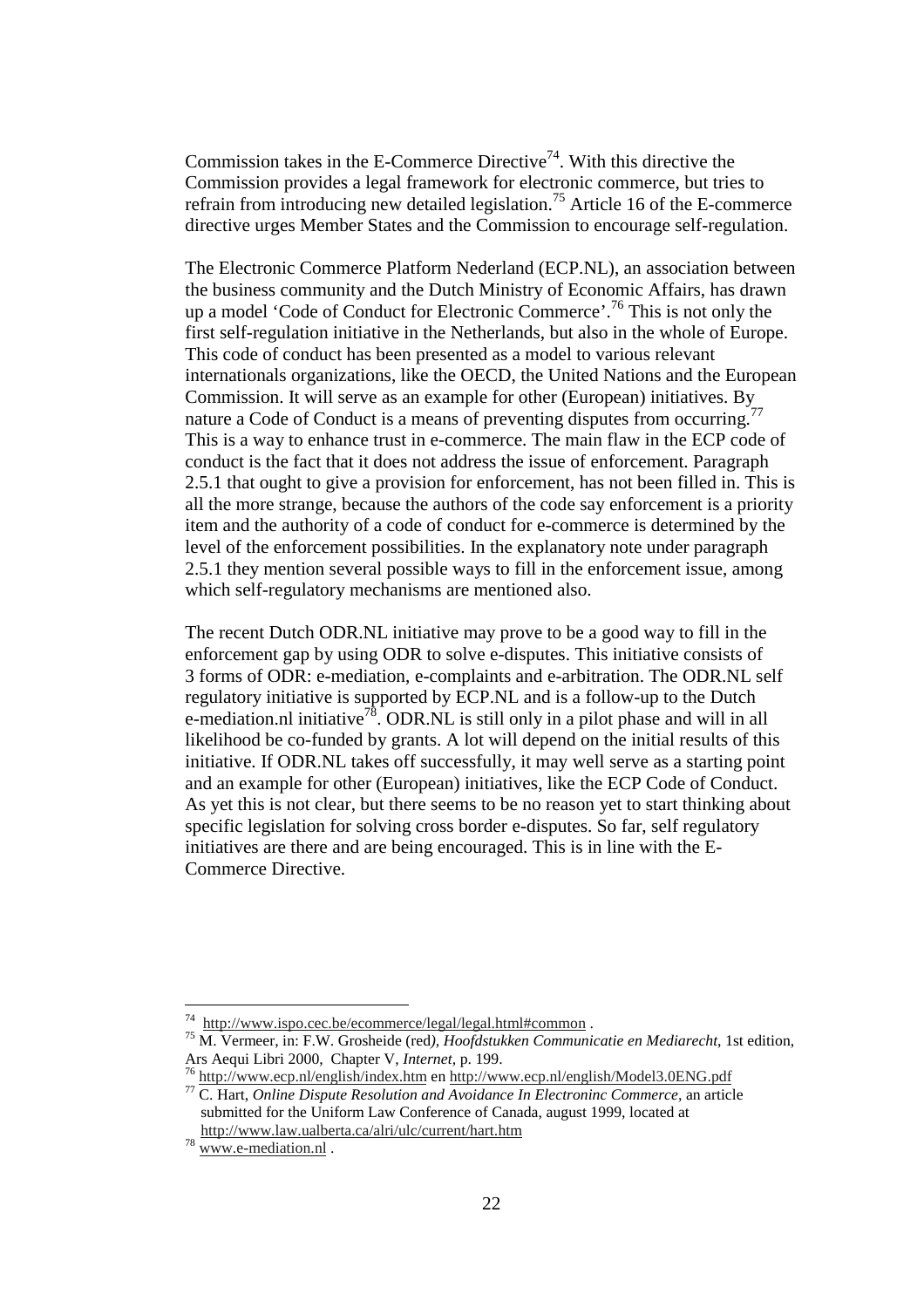## **Chapter 6: Recommendations and Conclusion**

I am fully aware of the fact that I have only been able to skim the surface of ODR in relation to cross-border e-disputes. I have identified a number of key issues, but do not claim to have made a complete inventory of issues to be studied.

#### *6.1 ODR as an alternative*

Of one thing I am absolutely certain, and that is the fact that even if ODR will prove to be successful, it will never completely replace litigation. At the moment we see numerous cases of domain name disputes in the Netherlands being brought to the ordinary courts. As I described in chapter 3, domain name disputes can be dealt with quite successfully by arbitration, be it offline or online. This is as yet only possible for domain name disputes concerning top-level domain names like **.com**, **.org**, **.net**. When registering such a domain name the holder agrees to be bound by the ICANN rules, that include arbitration rules.<sup>79</sup> For domain name disputes concerning top-level-country domain names, like **.nl**, **.uk** etc., the option of arbitration is only open when both parties agree to it.<sup>80</sup> The same would be true for the choice of mediation to solve these kinds of disputes. So far parties do not seem to choose (online) alternative dispute resolution as a means to solve their dispute. Why is this the case? Does it seem likely that in the near future more people will choose (online) alternative dispute resolution?

Ms Hart, one of Canada's leading mediators, arbitrators and dispute process designers seems to think that the main reason for not choosing ADR mechanisms to solve e-disputes is because ADR is voluntary and ADR solutions do not create precedents. E-disputes, like any other dispute, involve people, and people will always choose those mechanisms for resolving their dispute that they feel best serve their interests. She is convinced that in a new field like e-commerce people initially feel a strong need for a public precedent that can serve as a road mark for others. The fact that ADR is private and contractual means that it is not possible to achieve precedents through ADR nor is it possible to force parties to participate in an ADR procedure.

Another problem with ADR is that an ADR body does not have the power to deprive anyone of their freedom. Courts on the other hand, do have that power. Ms Hart also mentions another important fact, that ought not to be forgotten when discussing ODR. She mentions that even if there is ODR awareness and acceptance, it may not always be in the best interest of everyone to choose to participate. Sometimes it may be to someone's advantage to delay resolution.<sup>81</sup>

<sup>79</sup> http://www.eresolution.ca/services/dnd/p\_r/ICANNrules.htm 80 J. Bedaux and R. Hermans, *Arbitrageprocedure loont bij domeinnaamgeschillen*, in:'De

Automatiseringsgids', 23 June 2000, nr. 25, p. 17. 81 C. Hart, *Online Dispute Resolution and Avoidance In Electroninc Commerce,* an article submitted for the Uniform Law Conference of Canada, august 1999, located at http://www.law.ualberta.ca/alri/ulc/current/hart.htm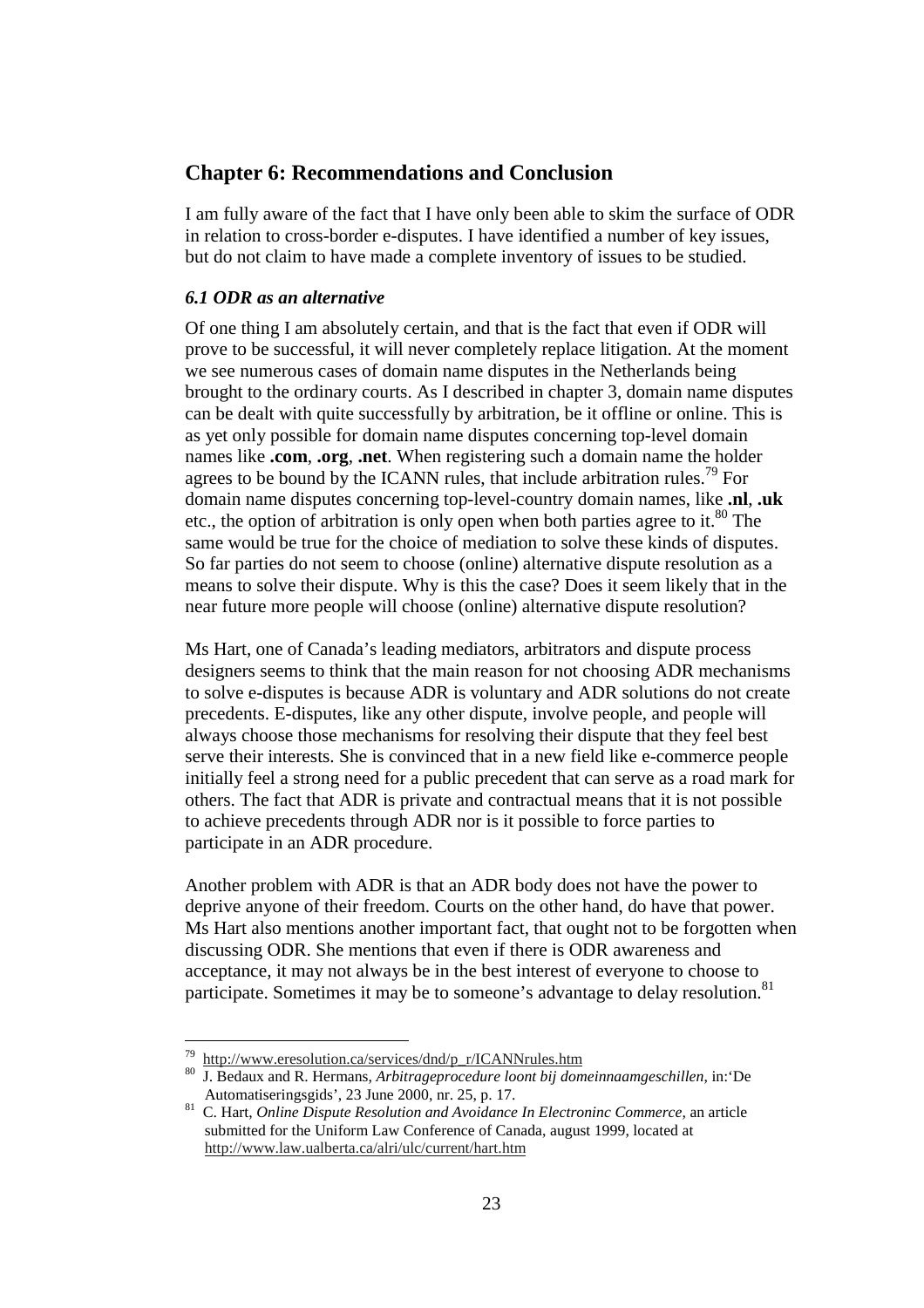The fact that ODR is voluntary, means they can not be forced to participate. This may be a reason for the other party to opt for litigation.

I agree with ms Hart that for all these reasons it seems highly unlikely that ADR or ODR will ever come to replace the courts.<sup>82</sup> They will always be an alternative and in all likelihood they will become more important than they are now for reasons of speed, cost-efficiency and cross-border issues. The very fact that ADR is private and contractual, which at first may be an obstacle, could in many cases become more of an advantage than a problem, because it also means there will be no publicity if you should be found to be in the wrong. However, in the end ADR and its online counterparts will remain just what they are by nature: an alternative way of dispute resolution, be it online or offline.

All in all, I predict that ODR mechanisms will come to play an important role in cross-border e-disputes in the EU and worldwide. So far only the first steps have been taken. ODR should be studied extensively at an early stage, because I am convinced that ODR will become more important as more people start using the Internet and become involved in electronic transactions.

#### *6.2 Recommendations*

 $\overline{a}$ 

If ODR is to be in any way successful, a number of issues will have to be addressed. I will give a few recommendations in this paragraph.

#### **6.2.1 Setting up a study project**

I recommend that the possibilities of online mediation (and other forms of ODR) be studied in a pilot project like the eBay project the researcher from the University of Massachusetts set up in the US. It would be a very good idea, especially with cost efficiency and timeliness in mind, to study the possibilities of online mediation for cross-border e-disputes in the EU, to find out whether it does indeed provide an acceptable alternative to litigation or offline ADR.

The main object of such a study should be to find out whether compliance is as high as it was in the eBay project, when the dispute in question is a cross-border dispute. An auction site would be the logical starting point for a research project, but this may not be easy, because as yet there is no European auction site. However, with the introduction of the **".eu"** extension in the near future ecommerce may well be on the way to a real European Market. I expect it will only be a matter of time before an EU-auction site will be set up.

Before the EU starts thinking about detailed legislation, research ought to be done, to find out whether a form of 'European Auction Law' will emerge, casting its shadow over online dispute resolution mechanisms to ensure compliance. If

<sup>82</sup> C. Hart, *Online Dispute Resolution and Avoidance In Electroninc Commerce,* an article submitted for the Uniform Law Conference of Canada, august 1999, located at http://www.law.ualberta.ca/alri/ulc/current/hart.htm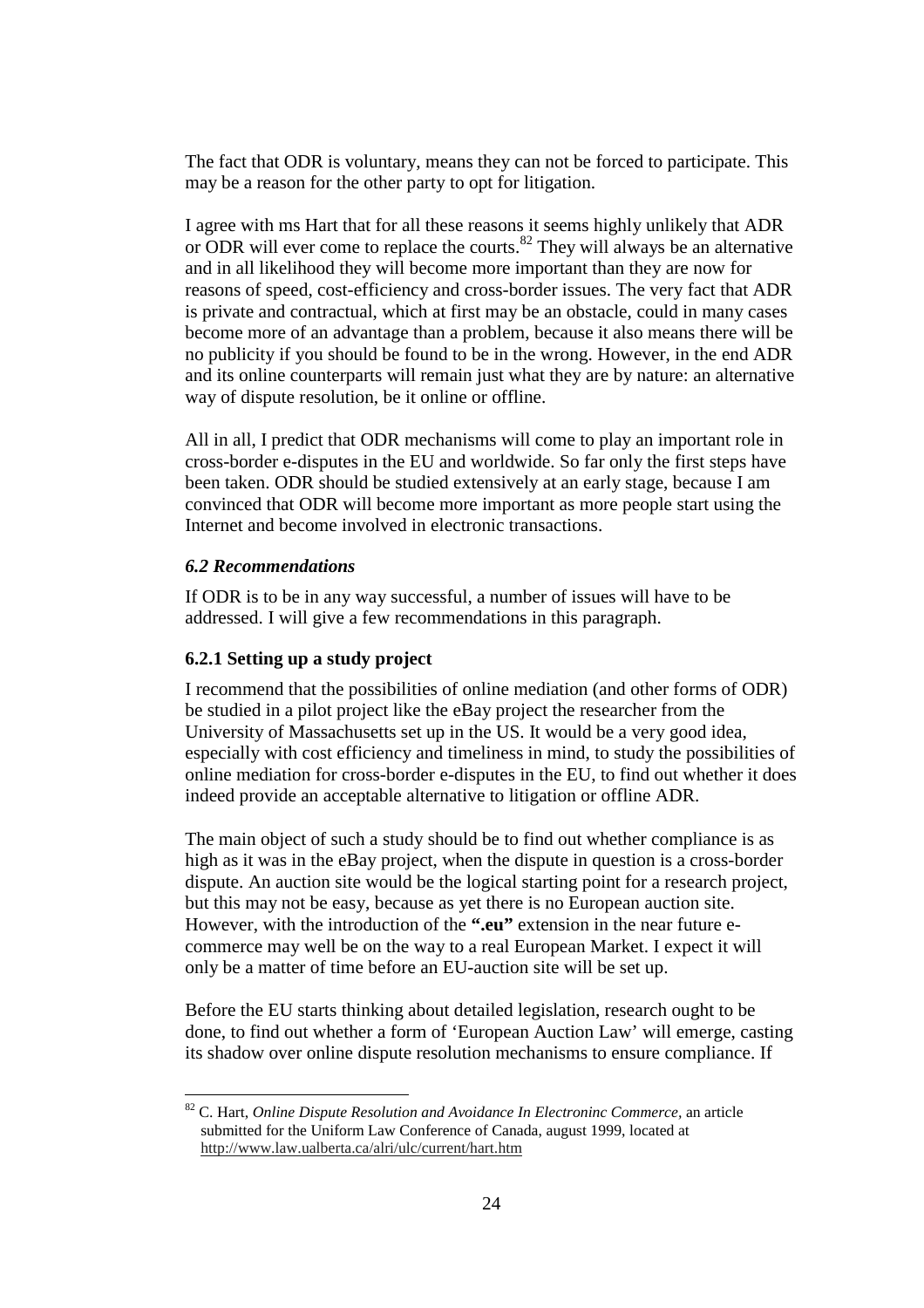this is indeed the case, self-regulation where enforcement is concerned, will have proven its worth in an e-commerce environment, but as yet all predictions about the future of online mediation are a form of educated guesswork. The reality is as yet far from clear.

#### **6.2.2 Creating ODR Awareness and Trust**

 $\overline{a}$ 

People will need to be made aware of the existence of online dispute resolution mechanisms. Creating ODR awareness has priority and I recommend that it be a joint undertaking of the EU, national governments and the business community, to ensure that not only awareness will grow, but trust will grow with it from the start. It is imperative that issues like data security and privacy are taken seriously. Encryption techniques and digital signatures must be used by all ODR websites. Essential requirements for successful ODR ought to include the fundamental fairness principles that the American Better Business Bureaus promotes, including visibility, ready access, timeliness and low or no cost of online dispute  $resolution<sup>83</sup>$ 

Attention should also be given to the seven principles that the European Commission mentions in the Recommendation on 'The out of court settlement of Consumer Disputes<sup>, 84</sup>. These principles are minimum guarantees that out of court settlement bodies should offer their users. The guarantees are: independence, transparency, respect of the adversarial principle, effectiveness, legality, liberty and representation.85 The application of the principles in the EU Communication is limited to dispute resolution forms where a third party decides, like arbitration and consumer complaints procedures, but they should be taken into account when setting up any form of ODR.

<sup>83</sup> C.I. Underhill, S.J. Cole and A. Cohen, *CBBB and BBBOnLine, Alternative Dispute Resolution for Consumer Transactions in the Borderless Society,* Arlington, March 21, 2000*,* p.8-10.

 <sup>(</sup>http://www.ftc.gov/bcp/altdisresolution/comments , see Cohen or Cole). <sup>84</sup> Commission Recommendation on the principles applicable to the bodies responsible for out-of court settlement of consumer disputes (98/257/CE), see http://europa.eu.int/eur-lex/en/lif/dat/1998/en\_398X0257.html or

http://europa.eu.int/comm/consumers/policy/developments/acce\_just/acce\_just02\_en.html 85 For the applicability of these principles in an e-commerce environment see the thesis on

 <sup>&</sup>quot;Dispute Resolution Mechanisms and the Internet" (Geschillenbeslechtingsmechanismen en Internet), written by Sara Liesker to round of her law study at the University of Tilburg (KUB), August 2000. Chapter V gives a description of the the principles in relation to ODR.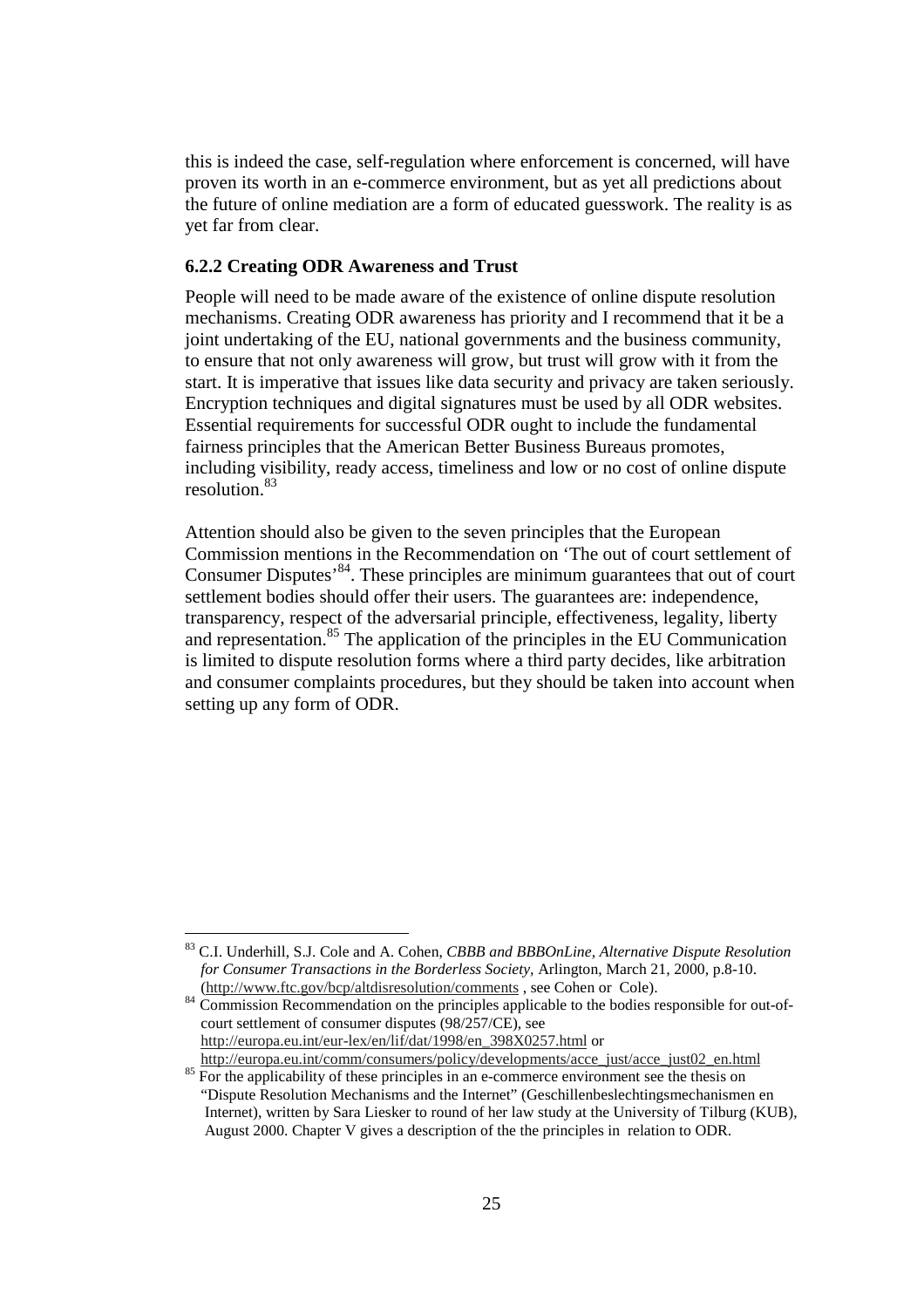#### *6.3 Conclusion*

This short thesis was written as an introduction to ODR. Several key issues have been defined, some recommendations have been made. All as a first step on the road to successful ODR. After the recommended initial studies will have been concluded, there will in all likelihood arise numerous points that need to be studied further, among which the IPR aspects of ODR and the need for EU legislation. My guess is there will be enough material for one, and probably more, PhD dissertations in both the legal and sociological field. I expect a lot more will be written on ODR in the (near) future and I hope to be able to take part in future research projects.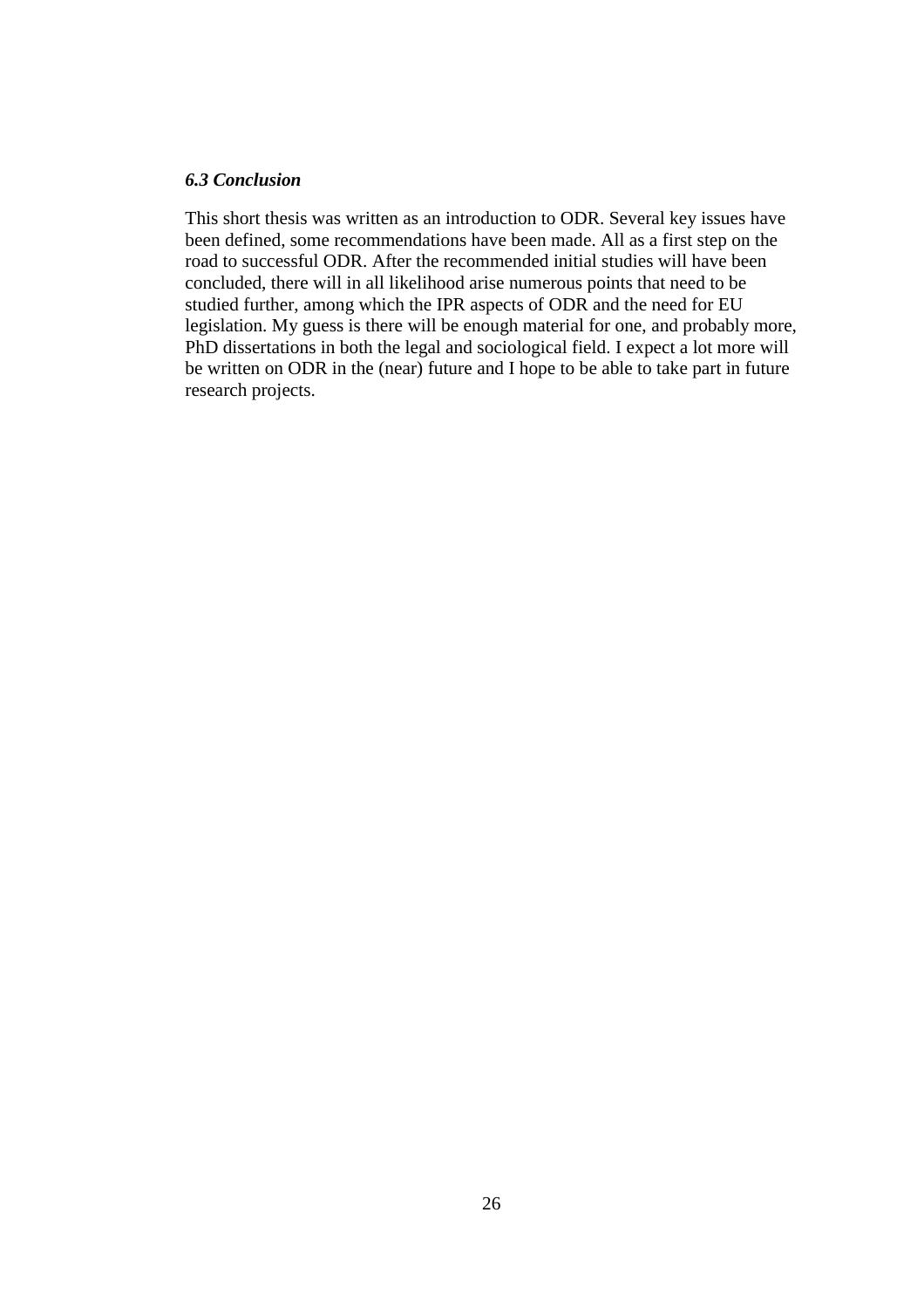## **Bibliography**

De automatiseringsgids 16 juni (nr 24) en 23 juni (nr. 25) 2000.

J. Bedaux and R. Hermans, *Arbitrageprocedure loont bij domeinnaamgeschillen*, in 'De Automatiseringsgids' 23 June 2000.

Consumentenraad, *Verslag van een algemeen overleg van de Consumentenraad*, vastgesteld 26 april 2000. Tweede Kamer der Staten Generaal, vergaderjaar 1999- 2000 , 21 501-15, nr. 50, p. 3.

R.Cooter, S. Marks and R. Mnookin, *Bargaining in the Shadow of the Law: A Testable Model of Strategic Behavior* in the Journal of Legal Studies 11:225-51, 1982.

Commission Recommendation on the principles applicable to the bodies responsible for out-of- court settlement of consumer disputes (98/257/CE), see http://europa.eu.int/eur-lex/en/lif/dat/1998/en\_398X0257.html or http://europa.eu.int/comm/consumers/policy/developments/acce\_just/acce\_just02 \_en.html .

Directive 1999/93/EC of the European Parliament and of the Council of 13 December 1999 on a Community framework for electronic signatures. Official Journal L 013 , 19/01/2000 p. 0012 – 0020. Also see http://www.ispo.cec.be/ecommerce/legal/digital.html .

C. Hart, *Online Dispute Resolution and Avoidance In Electroninc Commerce,* an article submitted for the Uniform Law Conference of Canada, august 1999, located at http://www.law.ualberta.ca/alri/ulc/current/hart.htm .

S. van der Hof, *De internationale on-line consumentenovereenkomst,* an article written for the spring meeting of the Netherlands Association for Information Technology and Law on 11 May 2000, p. 11. Temporarily available at the http://www.nvvir.nl site.

M. Ethan Katsh, *Law in a Digital World*, 1995, New York/Oxford

E. Katsh, J. Rifkin and A. Gaitenby, *E-Commerce, E-Disputes and E-Dispute Resolution: In the Shadow of "eBay Law"*, draft of an article to be published in the Ohio State Journal of Dispute Resolution, spring 2000, see http://www.disputes.net/cyberweek2000/ohiostate/katsh.htm .

B.J. Koops, The Crypto Controversy, A Key Conflict in the Information Society, 1999,  $1<sup>st</sup>$  edition, The Hague/London/Boston.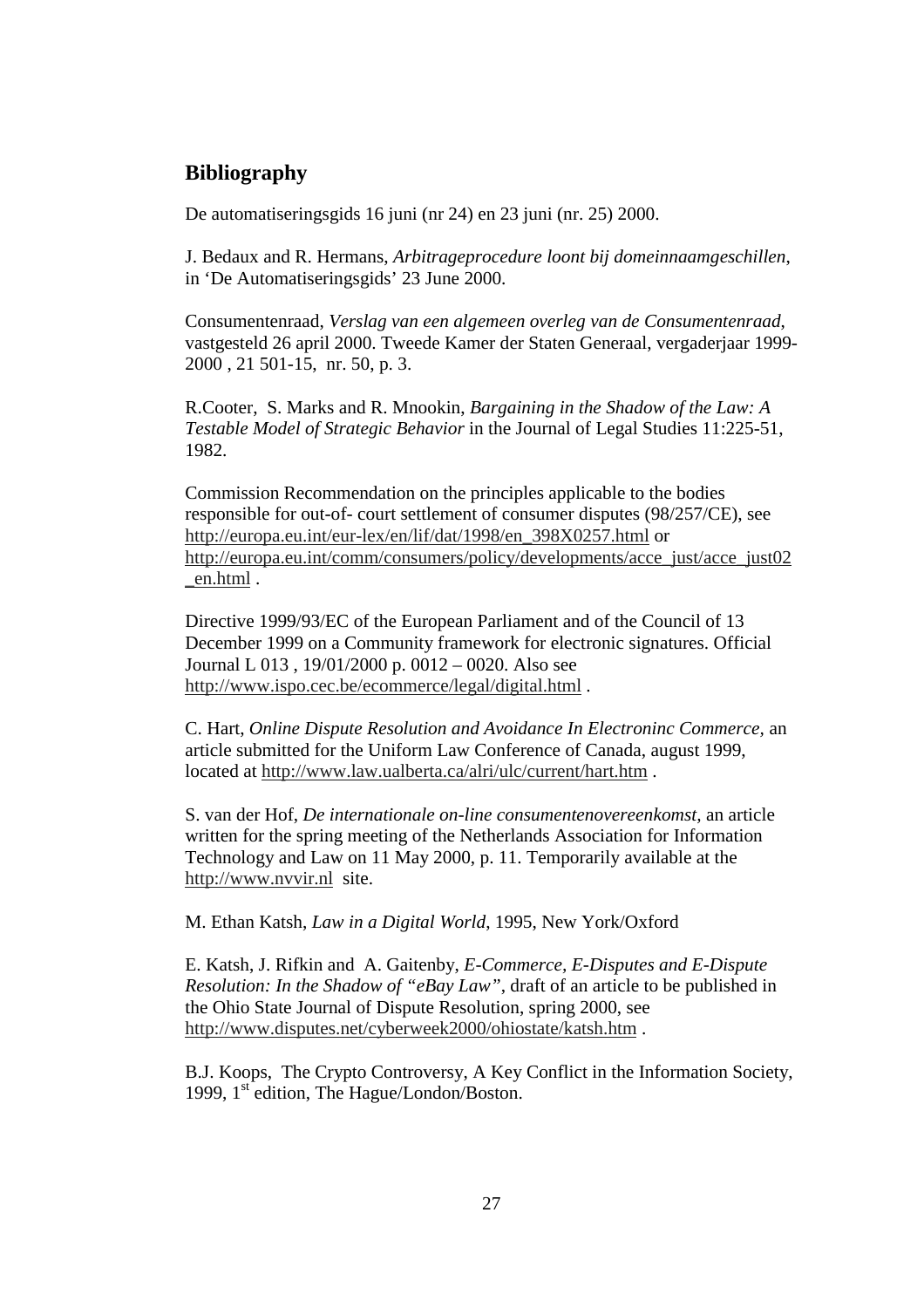S. Liesker, Geschillenbeslechtingsmechanismen en Internet, a thesis to finish her law study at the University of Tilburg (KUB), August 2000. D. Mednicoff, *Bidding for Community on the Internet,* ADR ONLINE MONTHLY, April 1999, http://128.119.199.27/center/mednicoff.htm .

R. Mnookin and L. Kornhauser, *Bargaining in the Shadow of the Law: the Case of Divorce*, in the Yale Law Journal 88:950-997, 1979.

The New York Convention on the recognition and enforcement of Foreign Arbitral Awards Done at New York, 10 June 1958, located at http://www.epms.nl/arbit/nycmain.htm . The OECD Guidelines for Consumer Protection in the Context of Electronic Commerce, principle VI under B (sub iv) located at http://www.oecd.org/dsti/sti/it/ec/index.htm (under electronic commerce).

D. Post, *Governing Cyberspace*, in the 43 Wayne Law Review 155, 1997, also published online at http://www.cli.org/DPost/ascl.htm .

H.J Snijders, M. Ynzonides en G.J. Meijer, *Nederlands Burgerlijk Procesrecht,* 2e druk, Deventer, 1997.

C.I. Underhill, S.J. Cole and A. Cohen, *CBBB and BBBOnLine, Alternative Dispute Resolution for Consumer Transactions in the Borderless Society,* Arlington, March 21, 2000*,* p. 2 (http://www.ftc.gov/bcp/altdisresolution/comments , see Cohen or Cole).

M. Vermeer, in: F.W. Grosheide (red*), Hoofdstukken Communicatie en Mediarecht*, 1st edition, Ars Aequi Libri 2000, Chapter V, *Internet.*

M. Wilikens, A. Vahrenwald, P. Morris, *Out-of-court dispute settlement systems for e-commerce.* Report of an exploratory study, (Joint Research Centre),  $20<sup>th</sup>$ April 2000. Also to be downloaded from: http://dsa-isis.jrc.it/ADR/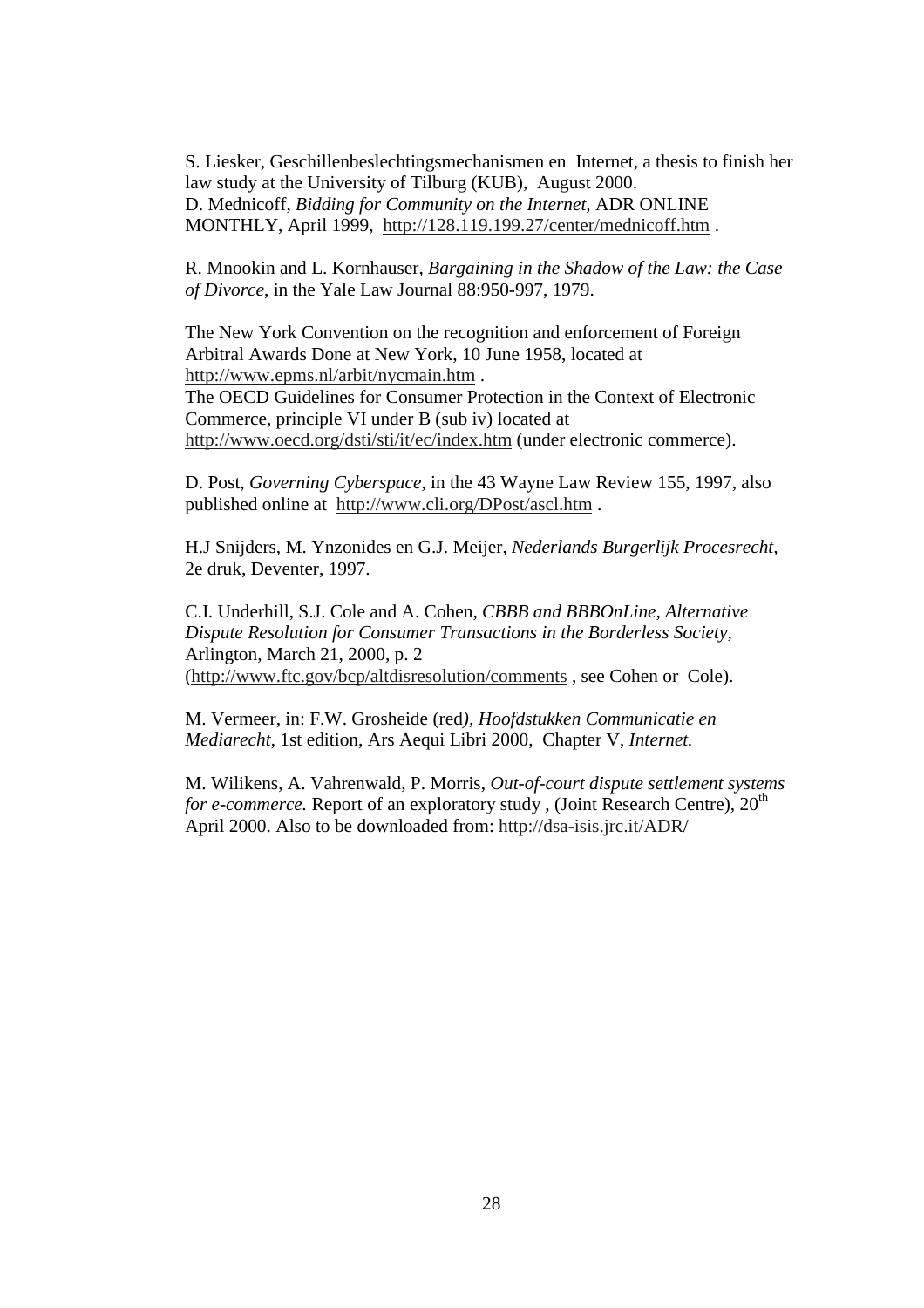## **Relevant links, used in the footnotes:**

These links were checked at the beginning of August 2000 and were active at that time. I can not guarantee that all these links will still work in the future.

http://www.ispo.cec.be/ecommerce/legal/legal.html#common "Directive on electronic commerce".

http://www.ftc.gov/bcp/altdisresolution information about the joint workshop on Alternative Dispute Resolution for Online Consumer Transactions, organised by the US Federal Trade Commission in June 2000.

http://www.ca-adr.com/faqs.htm Background info on ADR.

http://www.nmi-mediation.nl Background information about the Dutch mediation Institute, Mediation and Mediation Rules.

http://europa.eu.int/comm/dg24/policy/developments/acce\_just/acce\_just04\_nl\_c cb1 en.html Background Information on Consumer Protection from the European Commission.

http://www.eresolution.ca Online Dispute Resolution of Domain Name Disputes.

http://www.icann.org/udrp/udrp-policy-24oct99.htm and http://www.eresolution.ca/services/dnd/p\_r/icannpolicy.htm ICANN Uniform Domain Name Dispute Resolution Policy.

http://www.eresolution.ca/services/dnd/p\_r/ICANNrules.htm ICANN Rules.

http://www.eresolution.ca/services/dnd/p\_r/supprules.htm eResolution Supplemental Rules Preliminary Provisions.

http://www.eresolution.ca/pr/eresinnews.htm Background Info, e.g. the article in the Montreal Gazette dated the  $4<sup>th</sup>$  May 2000.

www.clicknsettle.com online settlement of financial disputes.

www.cybersettle.com online settlement of insurance claims.

http://www.ussettle.com online settlement of financial disputes.

www.e-mediation.nl Dutch online mediation initiative.

http://www.consensus.uk.com/e-mediator.html UK online mediation initiative.

www.ebay.com US Auction Site that offers online dispute resolution to its users.